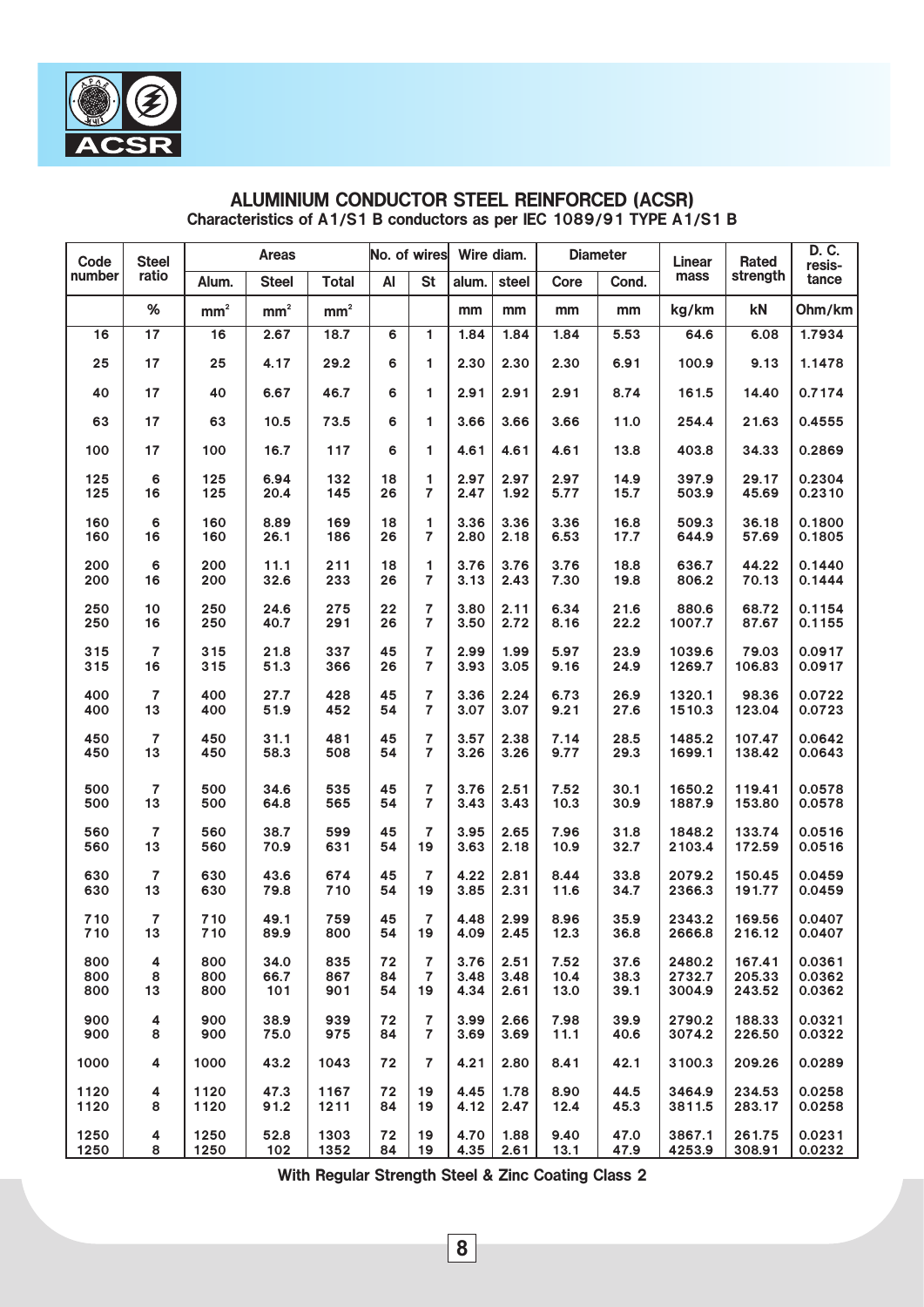| Code   | <b>Steel</b>            |                        | <b>Areas</b>  |                 |    | No. of wires   |       | Wire diam. |      | <b>Diameter</b> | Linear | Rated    | D. C.<br>resis- |
|--------|-------------------------|------------------------|---------------|-----------------|----|----------------|-------|------------|------|-----------------|--------|----------|-----------------|
| number | ratio                   | Alum.                  | <b>Steel</b>  | <b>Total</b>    | AI | <b>St</b>      | alum. | steel      | Core | Cond.           | mass   | strength | tance           |
|        | $\%$                    | $\text{mm}^{\text{2}}$ | $\text{mm}^2$ | mm <sup>2</sup> |    |                | mm    | mm         | mm   | mm              | kg/km  | kN       | Ohm/km          |
| 16     | 17                      | 16                     | 2.67          | 18.7            | 6  | 1              | 1.84  | 1.84       | 1.84 | 5.53            | 64.6   | 6.45     | 1.7934          |
| 25     | 17                      | 25                     | 4.17          | 29.2            | 6  | 1              | 2.30  | 2.30       | 2.30 | 6.91            | 100.9  | 9.71     | 1.1478          |
| 40     | 17                      | 40                     | 6.67          | 46.7            | 6  | 1              | 2.91  | 2.91       | 2.91 | 8.74            | 161.5  | 15.33    | 0.7174          |
| 63     | 17                      | 63                     | 10.5          | 73.5            | 6  | 1              | 3.66  | 3.66       | 3.66 | 11.0            | 254.4  | 22.37    | 0.4555          |
| 100    | 17                      | 100                    | 16.7          | 117             | 6  | 1              | 4.61  | 4.61       | 4.61 | 13.8            | 403.8  | 35.50    | 0.2869          |
| 125    | 6                       | 125                    | 6.94          | 132             | 18 | 1              | 2.97  | 2.97       | 2.97 | 14.9            | 397.9  | 30.14    | 0.2304          |
| 125    | 16                      | 125                    | 20.4          | 145             | 26 | $\overline{7}$ | 2.47  | 1.92       | 5.77 | 15.7            | 503.9  | 48.54    | 0.2310          |
| 160    | 6                       | 160                    | 8.89          | 169             | 18 | 1              | 3.36  | 3.36       | 3.36 | 16.8            | 509.3  | 37.42    | 0.1800          |
| 160    | 16                      | 160                    | 26.1          | 186             | 26 | $\overline{7}$ | 2.80  | 2.18       | 6.53 | 17.7            | 644.9  | 61.34    | 0.1805          |
| 200    | 6                       | 200                    | 11.1          | 211             | 18 | 1              | 3.76  | 3.76       | 3.76 | 18.8            | 636.7  | 45.00    | 0.1440          |
| 200    | 16                      | 200                    | 32.6          | 233             | 26 | $\overline{7}$ | 3.13  | 2.43       | 7.30 | 19.8            | 806.2  | 74.69    | 0.1444          |
| 250    | 10                      | 250                    | 24.6          | 275             | 22 | 7              | 3.80  | 2.11       | 6.34 | 21.6            | 880.6  | 72.16    | 0.1154          |
| 250    | 16                      | 250                    | 40.7          | 291             | 26 | $\overline{7}$ | 3.50  | 2.72       | 8.16 | 22.2            | 1007.7 | 99.87    | 0.1155          |
| 315    | 7                       | 315                    | 21.8          | 337             | 45 | $\overline{7}$ | 2.99  | 1.99       | 5.97 | 23.9            | 1039.6 | 82.08    | 0.0917          |
| 315    | 16                      | 315                    | 51.3          | 366             | 26 | $\overline{7}$ | 3.93  | 3.05       | 9.16 | 24.9            | 1269.7 | 114.02   | 0.0917          |
| 400    | $\overline{7}$          | 400                    | 27.7          | 428             | 45 | 7              | 3.36  | 2.24       | 6.73 | 26.9            | 1320.1 | 102.23   | 0.0722          |
| 400    | 13                      | 400                    | 51.9          | 452             | 54 | $\overline{7}$ | 3.07  | 3.07       | 9.21 | 27.6            | 1510.3 | 130.30   | 0.0723          |
| 450    | 7                       | 450                    | 31.1          | 481             | 45 | 7              | 3.57  | 2.38       | 7.14 | 28.5            | 1485.2 | 111.82   | 0.0642          |
| 450    | 13                      | 450                    | 58.3          | 508             | 54 | $\overline{7}$ | 3.26  | 3.26       | 9.77 | 29.3            | 1699.1 | 146.58   | 0.0643          |
| 500    | $\overline{7}$          | 500                    | 34.6          | 535             | 45 | 7              | 3.76  | 2.51       | 7.52 | 30.1            | 1650.2 | 124.25   | 0.0578          |
| 500    | 13                      | 500                    | 64.8          | 565             | 54 | 7              | 3.43  | 3.43       | 10.3 | 30.9            | 1887.9 | 162.87   | 0.0578          |
| 560    | 7                       | 560                    | 38.7          | 599             | 45 | $\overline{7}$ | 3.95  | 2.65       | 7.96 | 31.8            | 1848.2 | 139.16   | 0.0516          |
| 560    | 13                      | 560                    | 70.9          | 631             | 54 | 19             | 3.63  | 2.18       | 10.9 | 32.7            | 2103.4 | 182.52   | 0.0516          |
| 630    | 7                       | 630                    | 43.6          | 674             | 45 | $\overline{7}$ | 4.22  | 2.81       | 8.44 | 33.8            | 2079.2 | 156.55   | 0.0459          |
| 630    | 13                      | 630                    | 79.8          | 710             | 54 | 19             | 3.85  | 2.31       | 11.6 | 34.7            | 2366.3 | 202.94   | 0.0459          |
| 710    | $\overline{7}$          | 710                    | 49.1          | 759             | 45 | $\overline{7}$ | 4.48  | 2.99       | 8.96 | 35.9            | 2343.2 | 176.43   | 0.0407          |
| 710    | 13                      | 710                    | 89.9          | 800             | 54 | 19             | 4.09  | 2.45       | 12.3 | 36.8            | 2666.8 | 228.71   | 0.0407          |
| 800    | 4                       | 800                    | 34.6          | 835             | 72 | 7              | 3.76  | 2.51       | 7.52 | 37.6            | 2480.2 | 172.25   | 0.0361          |
| 800    | 8                       | 800                    | 66.7          | 867             | 84 | 7              | 3.48  | 3.48       | 10.4 | 38.3            | 2732.7 | 214.67   | 0.0362          |
| 800    | 13                      | 800                    | 101           | 901             | 54 | 19             | 4.34  | 2.61       | 13.0 | 39.1            | 3004.9 | 257.71   | 0.0362          |
| 900    | 4                       | 900                    | 38.9          | 939             | 72 | 7              | 3.99  | 2.66       | 7.98 | 39.9            | 2790.2 | 193.78   | 0.0321          |
| 900    | 8                       | 900                    | 75.0          | 975             | 84 | $\overline{7}$ | 3.69  | 3.69       | 11.1 | 40.6            | 3074.2 | 231.75   | 0.0322          |
| 1000   | 4                       | 1000                   | 43.2          | 1043            | 72 | 7              | 4.21  | 2.80       | 8.41 | 42.1            | 3100.3 | 215.31   | 0.0289          |
| 1120   | 4                       | 1120                   | 47.3          | 1167            | 72 | 19             | 4.45  | 1.78       | 8.90 | 44.5            | 3464.9 | 241.15   | 0.0258          |
| 1120   | 8                       | 1120                   | 91.2          | 1211            | 84 | 19             | 4.12  | 2.47       | 12.4 | 45.3            | 3811.5 | 295.94   | 0.0258          |
| 1250   | $\overline{\mathbf{4}}$ | 1250                   | 52.8          | 1303            | 72 | 19             | 4.70  | 1.88       | 9.40 | 47.0            | 3867.1 | 269.14   | 0.0231          |
| 1250   | 8                       | 1250                   | 102           | 1352            | 84 | 19             | 4.35  | 2.61       | 13.1 | 47.9            | 4253.9 | 330.29   | 0.0232          |

# ALUMINIUM CONDUCTOR STEEL REINFORCED (ACSR) Characteristics of A1/S2 A conductors as per IEC 1089/91 TYPE A1/S2 A

With High Strength Steel & Zinc Coating Class 1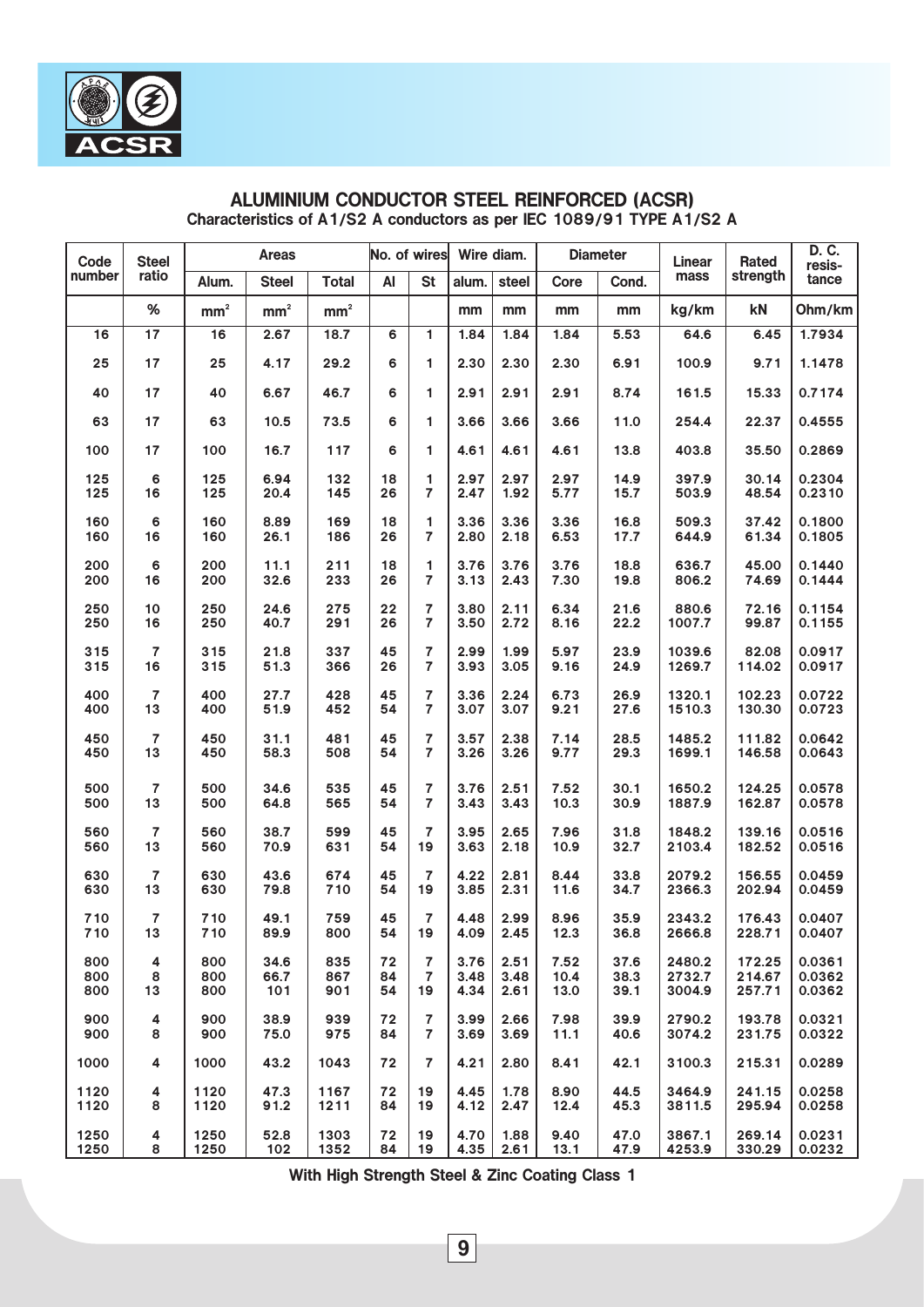| Code   | <b>Steel</b>            |                        | <b>Areas</b>  |                 |    | No. of wires   |       | Wire diam. |      | <b>Diameter</b> | Linear | Rated    | D. C.<br>resis- |
|--------|-------------------------|------------------------|---------------|-----------------|----|----------------|-------|------------|------|-----------------|--------|----------|-----------------|
| number | ratio                   | Alum.                  | <b>Steel</b>  | <b>Total</b>    | AI | <b>St</b>      | alum. | steel      | Core | Cond.           | mass   | strength | tance           |
|        | $\%$                    | $\text{mm}^{\text{2}}$ | $\text{mm}^2$ | mm <sup>2</sup> |    |                | mm    | mm         | mm   | mm              | kg/km  | kN       | Ohm/km          |
| 16     | 17                      | 16                     | 2.67          | 18.7            | 6  | 1              | 1.84  | 1.84       | 1.84 | 5.53            | 64.6   | 6.45     | 1.7934          |
| 25     | 17                      | 25                     | 4.17          | 29.2            | 6  | 1              | 2.30  | 2.30       | 2.30 | 6.91            | 100.9  | 9.71     | 1.1478          |
| 40     | 17                      | 40                     | 6.67          | 46.7            | 6  | 1              | 2.91  | 2.91       | 2.91 | 8.74            | 161.5  | 15.33    | 0.7174          |
| 63     | 17                      | 63                     | 10.5          | 73.5            | 6  | 1              | 3.66  | 3.66       | 3.66 | 11.0            | 254.4  | 22.37    | 0.4555          |
| 100    | 17                      | 100                    | 16.7          | 117             | 6  | 1              | 4.61  | 4.61       | 4.61 | 13.8            | 403.8  | 35.50    | 0.2869          |
| 125    | 6                       | 125                    | 6.94          | 132             | 18 | 1              | 2.97  | 2.97       | 2.97 | 14.9            | 397.9  | 30.14    | 0.2304          |
| 125    | 16                      | 125                    | 20.4          | 145             | 26 | $\overline{7}$ | 2.47  | 1.92       | 5.77 | 15.7            | 503.9  | 48.54    | 0.2310          |
| 160    | 6                       | 160                    | 8.89          | 169             | 18 | 1              | 3.36  | 3.36       | 3.36 | 16.8            | 509.3  | 37.42    | 0.1800          |
| 160    | 16                      | 160                    | 26.1          | 186             | 26 | $\overline{7}$ | 2.80  | 2.18       | 6.53 | 17.7            | 644.9  | 61.34    | 0.1805          |
| 200    | 6                       | 200                    | 11.1          | 211             | 18 | 1              | 3.76  | 3.76       | 3.76 | 18.8            | 636.7  | 45.00    | 0.1440          |
| 200    | 16                      | 200                    | 32.6          | 233             | 26 | $\overline{7}$ | 3.13  | 2.43       | 7.30 | 19.8            | 806.2  | 74.69    | 0.1444          |
| 250    | 10                      | 250                    | 24.6          | 275             | 22 | 7              | 3.80  | 2.11       | 6.34 | 21.6            | 880.6  | 72.16    | 0.1154          |
| 250    | 16                      | 250                    | 40.7          | 291             | 26 | $\overline{7}$ | 3.50  | 2.72       | 8.16 | 22.2            | 1007.7 | 99.87    | 0.1155          |
| 315    | 7                       | 315                    | 21.8          | 337             | 45 | $\overline{7}$ | 2.99  | 1.99       | 5.97 | 23.9            | 1039.6 | 82.08    | 0.0917          |
| 315    | 16                      | 315                    | 51.3          | 366             | 26 | $\overline{7}$ | 3.93  | 3.05       | 9.16 | 24.9            | 1269.7 | 114.02   | 0.0917          |
| 400    | $\overline{7}$          | 400                    | 27.7          | 428             | 45 | 7              | 3.36  | 2.24       | 6.73 | 26.9            | 1320.1 | 102.23   | 0.0722          |
| 400    | 13                      | 400                    | 51.9          | 452             | 54 | $\overline{7}$ | 3.07  | 3.07       | 9.21 | 27.6            | 1510.3 | 130.30   | 0.0723          |
| 450    | 7                       | 450                    | 31.1          | 481             | 45 | 7              | 3.57  | 2.38       | 7.14 | 28.5            | 1485.2 | 111.82   | 0.0642          |
| 450    | 13                      | 450                    | 58.3          | 508             | 54 | $\overline{7}$ | 3.26  | 3.26       | 9.77 | 29.3            | 1699.1 | 146.58   | 0.0643          |
| 500    | $\overline{7}$          | 500                    | 34.6          | 535             | 45 | 7              | 3.76  | 2.51       | 7.52 | 30.1            | 1650.2 | 124.25   | 0.0578          |
| 500    | 13                      | 500                    | 64.8          | 565             | 54 | 7              | 3.43  | 3.43       | 10.3 | 30.9            | 1887.9 | 162.87   | 0.0578          |
| 560    | 7                       | 560                    | 38.7          | 599             | 45 | $\overline{7}$ | 3.95  | 2.65       | 7.96 | 31.8            | 1848.2 | 139.16   | 0.0516          |
| 560    | 13                      | 560                    | 70.9          | 631             | 54 | 19             | 3.63  | 2.18       | 10.9 | 32.7            | 2103.4 | 182.52   | 0.0516          |
| 630    | 7                       | 630                    | 43.6          | 674             | 45 | $\overline{7}$ | 4.22  | 2.81       | 8.44 | 33.8            | 2079.2 | 156.55   | 0.0459          |
| 630    | 13                      | 630                    | 79.8          | 710             | 54 | 19             | 3.85  | 2.31       | 11.6 | 34.7            | 2366.3 | 202.94   | 0.0459          |
| 710    | $\overline{7}$          | 710                    | 49.1          | 759             | 45 | $\overline{7}$ | 4.48  | 2.99       | 8.96 | 35.9            | 2343.2 | 176.43   | 0.0407          |
| 710    | 13                      | 710                    | 89.9          | 800             | 54 | 19             | 4.09  | 2.45       | 12.3 | 36.8            | 2666.8 | 228.71   | 0.0407          |
| 800    | 4                       | 800                    | 34.6          | 835             | 72 | 7              | 3.76  | 2.51       | 7.52 | 37.6            | 2480.2 | 172.25   | 0.0361          |
| 800    | 8                       | 800                    | 66.7          | 867             | 84 | 7              | 3.48  | 3.48       | 10.4 | 38.3            | 2732.7 | 214.67   | 0.0362          |
| 800    | 13                      | 800                    | 101           | 901             | 54 | 19             | 4.34  | 2.61       | 13.0 | 39.1            | 3004.9 | 257.71   | 0.0362          |
| 900    | 4                       | 900                    | 38.9          | 939             | 72 | 7              | 3.99  | 2.66       | 7.98 | 39.9            | 2790.2 | 193.78   | 0.0321          |
| 900    | 8                       | 900                    | 75.0          | 975             | 84 | $\overline{7}$ | 3.69  | 3.69       | 11.1 | 40.6            | 3074.2 | 231.75   | 0.0322          |
| 1000   | 4                       | 1000                   | 43.2          | 1043            | 72 | 7              | 4.21  | 2.80       | 8.41 | 42.1            | 3100.3 | 215.31   | 0.0289          |
| 1120   | 4                       | 1120                   | 47.3          | 1167            | 72 | 19             | 4.45  | 1.78       | 8.90 | 44.5            | 3464.9 | 241.15   | 0.0258          |
| 1120   | 8                       | 1120                   | 91.2          | 1211            | 84 | 19             | 4.12  | 2.47       | 12.4 | 45.3            | 3811.5 | 295.94   | 0.0258          |
| 1250   | $\overline{\mathbf{4}}$ | 1250                   | 52.8          | 1303            | 72 | 19             | 4.70  | 1.88       | 9.40 | 47.0            | 3867.1 | 269.14   | 0.0231          |
| 1250   | 8                       | 1250                   | 102           | 1352            | 84 | 19             | 4.35  | 2.61       | 13.1 | 47.9            | 4253.9 | 330.29   | 0.0232          |

# ALUMINIUM CONDUCTOR STEEL REINFORCED (ACSR) Characteristics of A1/S2 A conductors as per IEC 1089/91 TYPE A1/S2 A

With High Strength Steel & Zinc Coating Class 1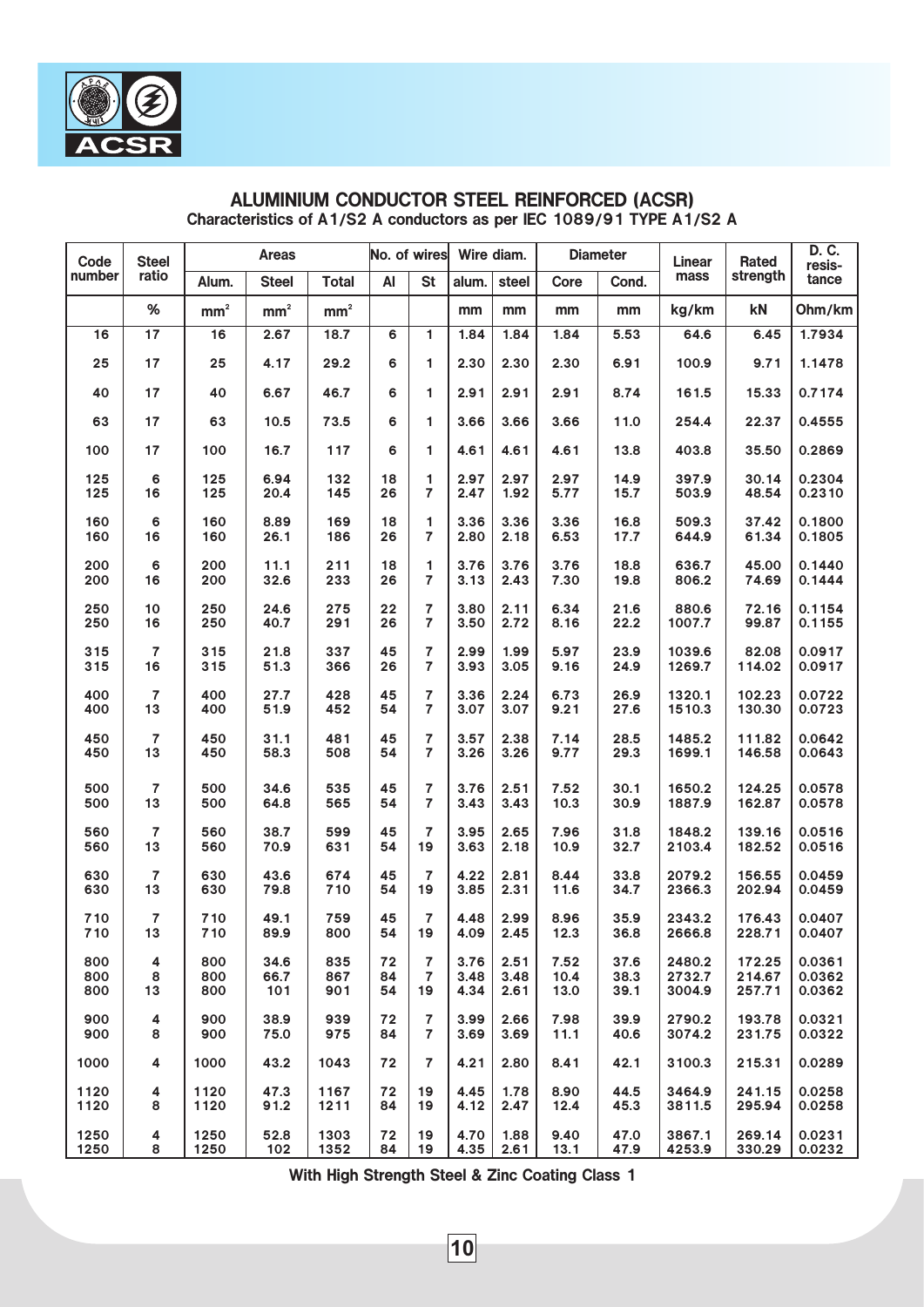| Code   | <b>Steel</b>            |                        | <b>Areas</b>  |                 |    | No. of wires   |       | Wire diam. |      | <b>Diameter</b> | Linear | Rated    | D. C.<br>resis- |
|--------|-------------------------|------------------------|---------------|-----------------|----|----------------|-------|------------|------|-----------------|--------|----------|-----------------|
| number | ratio                   | Alum.                  | <b>Steel</b>  | <b>Total</b>    | AI | <b>St</b>      | alum. | steel      | Core | Cond.           | mass   | strength | tance           |
|        | $\%$                    | $\text{mm}^{\text{2}}$ | $\text{mm}^2$ | mm <sup>2</sup> |    |                | mm    | mm         | mm   | mm              | kg/km  | kN       | Ohm/km          |
| 16     | 17                      | 16                     | 2.67          | 18.7            | 6  | 1              | 1.84  | 1.84       | 1.84 | 5.53            | 64.6   | 6.27     | 1.7934          |
| 25     | 17                      | 25                     | 4.17          | 29.2            | 6  | 1              | 2.30  | 2.30       | 2.30 | 6.91            | 100.9  | 9.42     | 1.1478          |
| 40     | 17                      | 40                     | 6.67          | 46.7            | 6  | 1              | 2.91  | 2.91       | 2.91 | 8.74            | 161.5  | 14.87    | 0.7174          |
| 63     | 17                      | 63                     | 10.5          | 73.5            | 6  | 1              | 3.66  | 3.66       | 3.66 | 11.0            | 254.4  | 21.63    | 0.4555          |
| 100    | 17                      | 100                    | 16.7          | 117             | 6  | 1              | 4.61  | 4.61       | 4.61 | 13.8            | 403.8  | 34.33    | 0.2869          |
| 125    | 6                       | 125                    | 6.94          | 132             | 18 | 1              | 2.97  | 2.97       | 2.97 | 14.9            | 397.9  | 29.65    | 0.2304          |
| 125    | 16                      | 125                    | 20.4          | 145             | 26 | $\overline{7}$ | 2.47  | 1.92       | 5.77 | 15.7            | 503.9  | 47.12    | 0.2310          |
| 160    | 6                       | 160                    | 8.89          | 169             | 18 | 1              | 3.36  | 3.36       | 3.36 | 16.8            | 509.3  | 36.80    | 0.1800          |
| 160    | 16                      | 160                    | 26.1          | 186             | 26 | $\overline{7}$ | 2.80  | 2.18       | 6.53 | 17.7            | 644.9  | 59.51    | 0.1805          |
| 200    | 6                       | 200                    | 11.1          | 211             | 18 | 1              | 3.76  | 3.76       | 3.76 | 18.8            | 636.7  | 44.22    | 0.1440          |
| 200    | 16                      | 200                    | 32.6          | 233             | 26 | $\overline{7}$ | 3.13  | 2.43       | 7.30 | 19.8            | 806.2  | 72.41    | 0.1444          |
| 250    | 10                      | 250                    | 24.6          | 275             | 22 | 7              | 3.80  | 2.11       | 6.34 | 21.6            | 880.6  | 70.44    | 0.1154          |
| 250    | 16                      | 250                    | 40.7          | 291             | 26 | $\overline{7}$ | 3.50  | 2.72       | 8.16 | 22.2            | 1007.7 | 90.52    | 0.1155          |
| 315    | 7                       | 315                    | 21.8          | 337             | 45 | $\overline{7}$ | 2.99  | 1.99       | 5.97 | 23.9            | 1039.6 | 80.55    | 0.0917          |
| 315    | 16                      | 315                    | 51.3          | 366             | 26 | $\overline{7}$ | 3.93  | 3.05       | 9.16 | 24.9            | 1269.7 | 110.43   | 0.0917          |
| 400    | $\overline{7}$          | 400                    | 27.7          | 428             | 45 | 7              | 3.36  | 2.24       | 6.73 | 26.9            | 1320.1 | 100.29   | 0.0722          |
| 400    | 13                      | 400                    | 51.9          | 452             | 54 | $\overline{7}$ | 3.07  | 3.07       | 9.21 | 27.6            | 1510.3 | 126.67   | 0.0723          |
| 450    | 7                       | 450                    | 31.1          | 481             | 45 | 7              | 3.57  | 2.38       | 7.14 | 28.5            | 1485.2 | 109.64   | 0.0642          |
| 450    | 13                      | 450                    | 58.3          | 508             | 54 | $\overline{7}$ | 3.26  | 3.26       | 9.77 | 29.3            | 1699.1 | 142.50   | 0.0643          |
| 500    | $\overline{7}$          | 500                    | 34.6          | 535             | 45 | 7              | 3.76  | 2.51       | 7.52 | 30.1            | 1650.2 | 121.83   | 0.0578          |
| 500    | 13                      | 500                    | 64.8          | 565             | 54 | $\overline{7}$ | 3.43  | 3.43       | 10.3 | 30.9            | 1887.9 | 158.33   | 0.0578          |
| 560    | 7                       | 560                    | 38.7          | 599             | 45 | $\overline{7}$ | 3.95  | 2.65       | 7.96 | 31.8            | 1848.2 | 136.45   | 0.0516          |
| 560    | 13                      | 560                    | 70.9          | 631             | 54 | 19             | 3.63  | 2.18       | 10.9 | 32.7            | 2103.4 | 177.56   | 0.0516          |
| 630    | 7                       | 630                    | 43.6          | 674             | 45 | 7              | 4.22  | 2.81       | 8.44 | 33.8            | 2079.2 | 153.50   | 0.0459          |
| 630    | 13                      | 630                    | 79.8          | 710             | 54 | 19             | 3.85  | 2.31       | 11.6 | 34.7            | 2366.3 | 197.36   | 0.0459          |
| 710    | $\overline{7}$          | 710                    | 49.1          | 759             | 45 | $\overline{7}$ | 4.48  | 2.99       | 8.96 | 35.9            | 2343.2 | 127.99   | 0.0407          |
| 710    | 13                      | 710                    | 89.9          | 800             | 54 | 19             | 4.09  | 2.45       | 12.3 | 36.8            | 2666.8 | 222.42   | 0.0407          |
| 800    | 4                       | 800                    | 34.0          | 835             | 72 | 7              | 3.76  | 2.51       | 7.52 | 37.6            | 2480.2 | 169.83   | 0.0361          |
| 800    | 8                       | 800                    | 66.7          | 867             | 84 | 7              | 3.48  | 3.48       | 10.4 | 38.3            | 2732.7 | 210.00   | 0.0362          |
| 800    | 13                      | 800                    | 101           | 901             | 54 | 19             | 4.34  | 2.61       | 13.0 | 39.1            | 3004.9 | 250.61   | 0.0362          |
| 900    | 4                       | 900                    | 38.9          | 939             | 72 | 7              | 3.99  | 2.66       | 7.98 | 39.9            | 2790.2 | 191.06   | 0.0321          |
| 900    | 8                       | 900                    | 75.0          | 975             | 84 | $\overline{7}$ | 3.69  | 3.69       | 11.1 | 40.6            | 3074.2 | 226.50   | 0.0322          |
| 1000   | 4                       | 1000                   | 43.2          | 1043            | 72 | $\overline{7}$ | 4.21  | 2.80       | 8.41 | 42.1            | 3100.3 | 212.28   | 0.0289          |
| 1120   | 4                       | 1120                   | 47.3          | 1167            | 72 | 19             | 4.45  | 1.78       | 8.90 | 44.5            | 3464.9 | 237.84   | 0.0258          |
| 1120   | 8                       | 1120                   | 91.2          | 1211            | 84 | 19             | 4.12  | 2.47       | 12.4 | 45.3            | 3811.5 | 298.55   | 0.0258          |
| 1250   | $\overline{\mathbf{4}}$ | 1250                   | 52.8          | 1303            | 72 | 19             | 4.70  | 1.88       | 9.40 | 47.0            | 3867.1 | 265.44   | 0.0231          |
| 1250   | 8                       | 1250                   | 102           | 1352            | 84 | 19             | 4.35  | 2.61       | 13.1 | 47.9            | 4253.9 | 323.16   | 0.0232          |

# ALUMINIUM CONDUCTOR STEEL REINFORCED (ACSR) Characteristics of A1/S2 B conductors as per IEC 1089/91 TYPE A1/S2 B

With High Strength Steel & Zinc Coating Class 2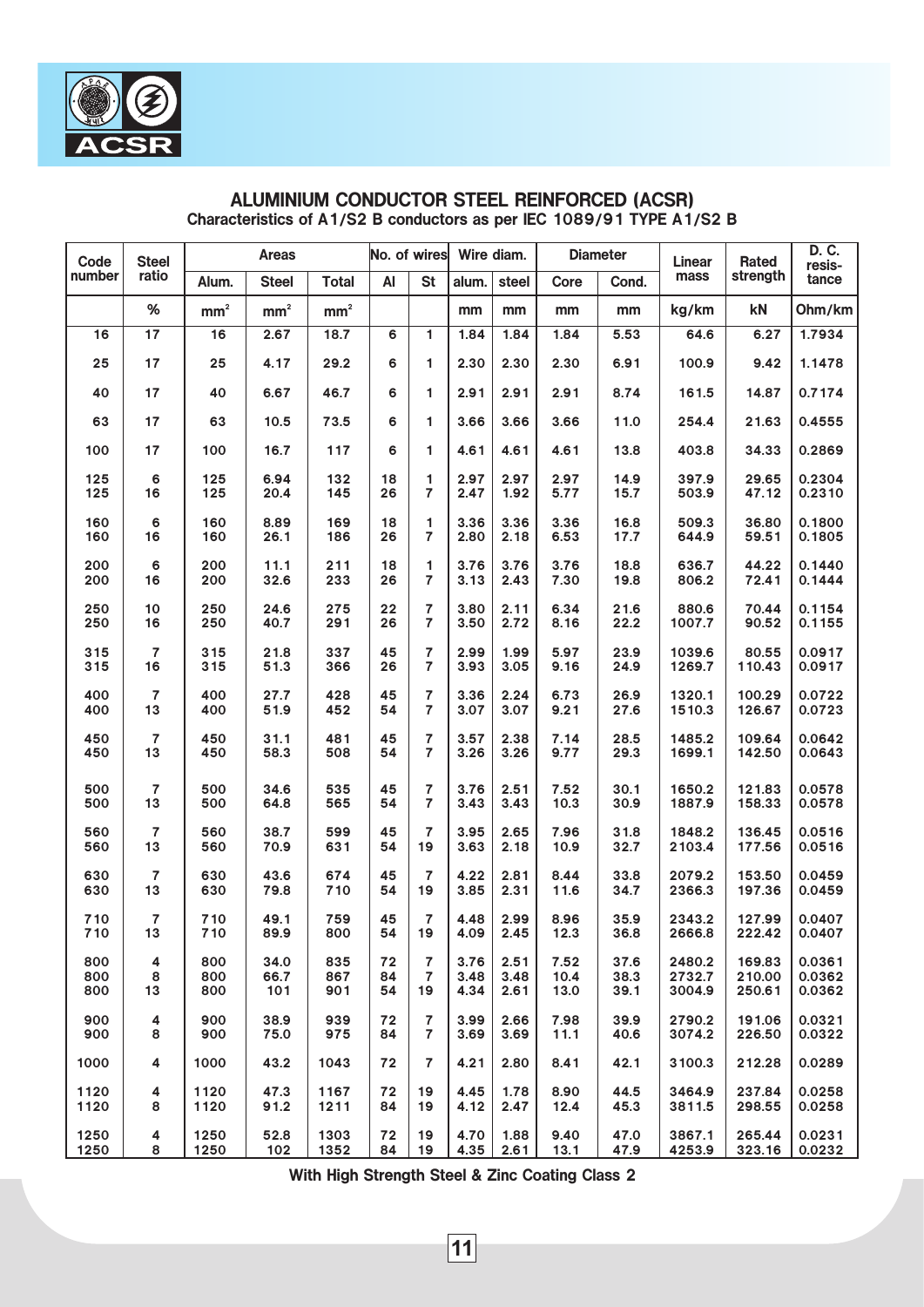| Code   | <b>Steel</b>   |                        | <b>Areas</b>  |                 |    | No. of wires   |       | Wire diam. |      | <b>Diameter</b> | Linear | Rated    | D. C.<br>resis- |
|--------|----------------|------------------------|---------------|-----------------|----|----------------|-------|------------|------|-----------------|--------|----------|-----------------|
| number | ratio          | Alum.                  | <b>Steel</b>  | <b>Total</b>    | AI | <b>St</b>      | alum. | steel      | Core | Cond.           | mass   | strength | tance           |
|        | $\%$           | $\text{mm}^{\text{2}}$ | $\text{mm}^2$ | mm <sup>2</sup> |    |                | mm    | mm         | mm   | mm              | kg/km  | kN       | Ohm/km          |
| 16     | 17             | 16                     | 2.67          | 18.7            | 6  | 1              | 1.84  | 1.84       | 1.84 | 5.53            | 64.6   | 6.83     | 1.7934          |
| 25     | 17             | 25                     | 4.17          | 29.2            | 6  | 1              | 2.30  | 2.30       | 2.30 | 6.91            | 100.9  | 10.25    | 1.1478          |
| 40     | 17             | 40                     | 6.67          | 46.7            | 6  | 1              | 2.91  | 2.91       | 2.91 | 8.74            | 161.5  | 16.20    | 0.7174          |
| 63     | 17             | 63                     | 10.5          | 73.5            | 6  | 1              | 3.66  | 3.66       | 3.66 | 11.0            | 254.4  | 24.15    | 0.4555          |
| 100    | 17             | 100                    | 16.7          | 117             | 6  | 1              | 4.61  | 4.61       | 4.61 | 13.8            | 403.8  | 38.33    | 0.2869          |
| 125    | 6              | 125                    | 6.94          | 132             | 18 | 1              | 2.97  | 2.97       | 2.97 | 14.9            | 397.9  | 31.04    | 0.2304          |
| 125    | 16             | 125                    | 20.4          | 145             | 26 | $\overline{7}$ | 2.47  | 1.92       | 5.77 | 15.7            | 503.9  | 51.39    | 0.2310          |
| 160    | 6              | 160                    | 8.89          | 169             | 18 | 1              | 3.36  | 3.36       | 3.36 | 16.8            | 509.3  | 38.67    | 0.1800          |
| 160    | 16             | 160                    | 26.1          | 186             | 26 | $\overline{7}$ | 2.80  | 2.18       | 6.53 | 17.7            | 644.9  | 64.99    | 0.1805          |
| 200    | 6              | 200                    | 11.1          | 211             | 18 | 1              | 3.76  | 3.76       | 3.76 | 18.8            | 636.7  | 46.89    | 0.1440          |
| 200    | 16             | 200                    | 32.6          | 233             | 26 | $\overline{7}$ | 3.13  | 2.43       | 7.30 | 19.8            | 806.2  | 78.93    | 0.1444          |
| 250    | 10             | 250                    | 24.6          | 275             | 22 | 7              | 3.80  | 2.11       | 6.34 | 21.6            | 880.6  | 75.60    | 0.1154          |
| 250    | 16             | 250                    | 40.7          | 291             | 26 | $\overline{7}$ | 3.50  | 2.72       | 8.16 | 22.2            | 1007.7 | 98.66    | 0.1155          |
| 315    | $\overline{7}$ | 315                    | 21.8          | 337             | 45 | 7              | 2.99  | 1.99       | 5.97 | 23.9            | 1039.6 | 85.13    | 0.0917          |
| 315    | 16             | 315                    | 51.3          | 366             | 26 | $\overline{7}$ | 3.93  | 3.05       | 9.16 | 24.9            | 1269.7 | 121.20   | 0.0917          |
| 400    | $\overline{7}$ | 400                    | 27.7          | 428             | 45 | 7              | 3.36  | 2.24       | 6.73 | 26.9            | 1320.1 | 106.10   | 0.0722          |
| 400    | 13             | 400                    | 51.9          | 452             | 54 | $\overline{7}$ | 3.07  | 3.07       | 9.21 | 27.6            | 1510.3 | 137.56   | 0.0723          |
| 450    | 7              | 450                    | 31.1          | 481             | 45 | $\overline{7}$ | 3.57  | 2.38       | 7.14 | 28.5            | 1485.2 | 115.87   | 0.0642          |
| 450    | 13             | 450                    | 58.3          | 508             | 54 | $\overline{7}$ | 3.26  | 3.26       | 9.77 | 29.3            | 1699.1 | 154.75   | 0.0643          |
| 500    | 7              | 500                    | 34.6          | 535             | 45 | 7              | 3.76  | 2.51       | 7.52 | 30.1            | 1650.2 | 128.76   | 0.0578          |
| 500    | 13             | 500                    | 64.8          | 565             | 54 | $\overline{7}$ | 3.43  | 3.43       | 10.3 | 30.9            | 1887.9 | 171.94   | 0.0578          |
| 560    | $\overline{7}$ | 560                    | 38.7          | 599             | 45 | $\overline{7}$ | 3.95  | 2.65       | 7.96 | 31.8            | 1848.2 | 144.19   | 0.0516          |
| 560    | 13             | 560                    | 70.9          | 631             | 54 | 19             | 3.63  | 2.18       | 10.9 | 32.7            | 2103.4 | 192.45   | 0.0516          |
| 630    | 7              | 630                    | 43.6          | 674             | 45 | $\overline{7}$ | 4.22  | 2.81       | 8.44 | 33.8            | 2079.2 | 162.21   | 0.0459          |
| 630    | 13             | 630                    | 79.8          | 710             | 54 | 19             | 3.85  | 2.31       | 11.6 | 34.7            | 2366.3 | 213.32   | 0.0459          |
| 710    | 7              | 710                    | 49.1          | 759             | 45 | $\overline{7}$ | 4.48  | 2.99       | 8.96 | 35.9            | 2343.2 | 182.81   | 0.0407          |
| 710    | 13             | 710                    | 89.9          | 800             | 54 | 19             | 4.09  | 2.45       | 12.3 | 36.8            | 2666.8 | 240.41   | 0.0407          |
| 800    | 4              | 800                    | 34.0          | 835             | 72 | $\overline{7}$ | 3.76  | 2.51       | 7.52 | 37.6            | 2480.2 | 176.74   | 0.0361          |
| 800    | 8              | 800                    | 66.7          | 867             | 84 | $\overline{7}$ | 3.48  | 3.48       | 10.4 | 38.3            | 2732.7 | 224.00   | 0.0362          |
| 800    | 13             | 800                    | 101           | 901             | 54 | 19             | 4.34  | 2.61       | 13.0 | 39.1            | 3004.9 | 270.88   | 0.0362          |
| 900    | 4              | 900                    | 38.9          | 939             | 72 | $\overline{7}$ | 3.99  | 2.66       | 7.98 | 39.9            | 2790.2 | 198.83   | 0.0321          |
| 900    | 8              | 900                    | 75.0          | 975             | 84 | $\overline{7}$ | 3.69  | 3.69       | 11.1 | 40.6            | 3074.2 | 244.50   | 0.0322          |
| 1000   | 4              | 1000                   | 43.2          | 1043            | 72 | $\overline{7}$ | 4.21  | 2.80       | 8.41 | 42.1            | 3100.3 | 220.93   | 0.0289          |
| 1120   | 4              | 1120                   | 47.3          | 1167            | 72 | 19             | 4.45  | 1.78       | 8.90 | 44.5            | 3464.9 | 247.77   | 0.0258          |
| 1120   | 8              | 1120                   | 91.2          | 1211            | 84 | 19             | 4.12  | 2.47       | 12.4 | 45.3            | 3811.5 | 307.79   | 0.0258          |
| 1250   | 4              | 1250                   | 52.8          | 1303            | 72 | 19             | 4.70  | 1.88       | 9.40 | 47.0            | 3867.1 | 276.53   | 0.0231          |
| 1250   | 8              | 1250                   | 102           | 1352            | 84 | 19             | 4.35  | 2.16       | 13.1 | 47.9            | 4253.9 | 343.52   | 0.0232          |

# ALUMINIUM CONDUCTOR STEEL REINFORCED (ACSR) Characteristics of A1/S3 A conductors as per IEC 1089/91 TYPE A1/S3 A

With Extra High Strength Steel & Zinc Coating Class 1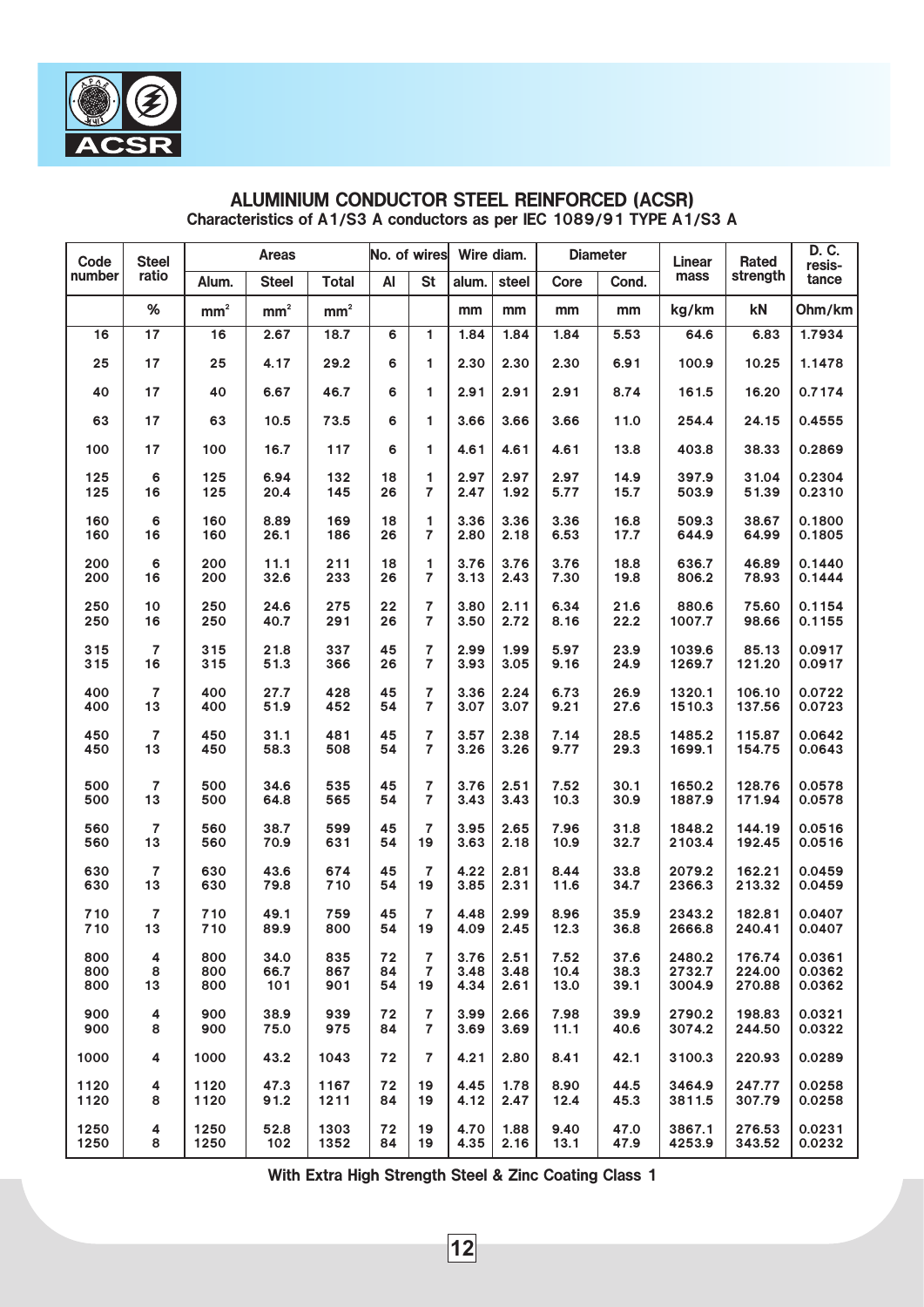|                 |                                |                             | <b>Cross sectional areas</b> |                 | Equi-<br>valent |                                  | <b>Stranding and</b><br>wire diameter |                | <b>Diameter</b> |                     | Weight per km. |                | Per cent<br>weight |              | Ulti-<br>mate            | DC<br>resist.                    |
|-----------------|--------------------------------|-----------------------------|------------------------------|-----------------|-----------------|----------------------------------|---------------------------------------|----------------|-----------------|---------------------|----------------|----------------|--------------------|--------------|--------------------------|----------------------------------|
| Code<br>word    | <b>Aluminium</b>               |                             | <b>Steel</b>                 | Total           | copper<br>area  | Alu-<br>minium                   | <b>Steel</b>                          | Com-<br>plete  | <b>Steel</b>    | Alu-<br>ninium      | Steel          | Total          | Alu-               |              | stren-<br>gth of<br>con. | at<br>$20^{\circ}$ C<br>ohm      |
|                 | Mil. cir.<br>10 A.W.G          | $mm^{\scriptscriptstyle 2}$ | mm <sup>2</sup>              | mm <sup>2</sup> | mm <sup>2</sup> | $N. \gamma$<br>$\varnothing$ mm. | $N. \gamma$<br>$\varnothing$ mm.      | con.<br>mm     | Core<br>mm.     | Kgs.                | Kgs.           | Kgs.           | minium             | <b>Steel</b> | Kgs.                     | /km                              |
| Wren            | 8                              | 8,37                        | 1,44                         | 9,81            | 5,26            | 6x1,33                           | 1x1,33                                | 3,99           | 1,33            | 22,89               | 10,88          | 33,77          | 67,9               | 32,1         | 340                      | 3,423                            |
| Warbler         | 7                              | 10,55                       | 1,77                         | 12,32           | 6,63            | 6x1,50                           | 1x1,50                                | 4,50           | 1,50            | 28,86               | 13,67          | 42,53          | 67,9               | 32,1         | 425                      | 2,714                            |
| Turkey          | 6                              | 13,30                       | 2,16                         | 15,46           | 8,37            | 6x1,68                           | 1x1,68                                | 5,04           | 1,68            | 36,39               | 17,22          | 53,61          | 67,9               | 32,1         | 530                      | 2,154                            |
| Thrush          | 5                              | 16,77                       | 2,78                         | 19,55           | 10,55           | 6x1,89                           | 1x1.89                                | 5,67           | 1,89            | 45,88               | 21,76          | 67,64          | 67,9               | 32,1         | 660                      | 1,707                            |
| Swan            | 4                              | 21,15                       | 3,56                         | 24,71           | 13,30           | 6x2.12                           | 1x2,12                                | 6,36           | 2,12            | 57,89               | 27,42          | 85,31          | 67,9               | 32,1         | 830                      | 1,354                            |
| <b>Swallow</b>  | 3                              | 26,67                       | 4,43                         | 31,10           | 16,77           | 6x2,38                           | 1x2,38                                | 7,14           | 2,38            | 72,97               | 34,61          | 107,6          | 67,9               | 32,1         | 1.025                    | 1.074                            |
| <b>Sparrow</b>  | 2                              | 33,62                       | 5.60                         | 39,22           | 21,15           | 6x2,67                           | 1x2,67                                | 8,01           | 2,67            | 92,02               | 43,63          | 135,6          | 67,9               | 32,1         | 1.265                    | 0,8507                           |
| Robin           | 1                              | 42,41                       | 7,07                         | 49,48           | 26,67           | 6x3,00                           | 1x3,00                                | 9,00           | 3,00            | 116,1               | 55,0           | 171.1          | 67,9               | 32,1         | 1.585                    | 0,6754                           |
| Raven           | 1/0                            | 53.49                       | 8,89                         | 62,38           | 36,62           | 6x3,37                           | 1x3,37                                | 10,11          | 3,37            | 146,5               | 69,4           | 215,9          | 67,9               | 32,1         | 1.940                    | 0,5351                           |
| Quail           | 2/0                            | 67,43                       | 11,21                        | 78,64           | 42,41           | 6x3,78                           | 1x3,78                                | 11,34          | 3,78            | 184,6               | 87,5           | 272.1          | 67,9               | 32,1         | 2.425                    | 0.4245                           |
| Pigeon          | 3/0                            | 85,01                       | 14,22                        | 99,23           | 53,49           | 6x4,25                           | 1x4,25                                | 12,75          | 4,25            | 232,7               | 110,2          | 342,9          | 67,9               | 32,1         | 3.030                    | 0,3367                           |
| Penguin         | 4/0                            | 107,2                       | 17,9                         | 125,1           | 67,43           | 6x4,77                           | 1x4,77                                | 14,31          | 4,77            | 293,5               | 139,0          | 432,5          | 67,9               | 32,1         | 3.820                    | 0,2671                           |
| Partidge        | 266.800                        | 135.2                       | 22,0                         | 157,2           | 85,01           | 26x2,57                          | 7x2,00                                | 16,28          | 6,00            | 373,5               | 171,9          | 545,4          | 68,5               | 31,5         | 5.100                    | 0,2137                           |
| Owl             | 266,800                        | 135.2                       | 17,5                         | 152,7           | 85.01           | 6x5,36                           | 7x1,79                                | 16,09          | 5,37            | 370,1               | 136,7          | 506.8          | 73,0               | 27,0         | 4.330                    | 0,2118                           |
| Waxwing         | 266,800                        | 135.2                       | 7,4                          | 142,6           | 85.01           | 18x3.09                          | 1x3,09                                | 15,47          | 3.09            | 371,5               | 583,4          | 429,8          | 86,4               | 13,6         | 3.210                    | 0,2126                           |
| Piper           | 300.000                        | 152,0                       | 35,5                         | 187,5           | 95,6            | 30x2,54                          | 7x2,54                                | 17,78          | 7,62            | 420,2               | 276,8          | 697,0          | 60,3               | 39,7         | 7.000                    | 0,1902                           |
| Ostrich         | 300.000                        | 152.0                       | 24,7                         | 176.7           | 95.6            | 26x2,73                          | 7x2.12                                | 17,28          | 6,36            | 419.7               | 193.0          | 612,7          | 68.5               | 31,5         | 5.730                    | 0.1900                           |
| Oriole          | 336,400                        | 170.5                       | 39.8                         | 210,3           | 107,2           | 30x2.69                          | 7x2,69                                | 18,83          | 8,07            | 471,3               | 310,3          | 781,3          | 60,3               | 39,7         | 7.735                    | 0.1696                           |
| Linnet          | 336.400                        | 170.5                       | 27,8                         | 198.3           | 107,2           | 26x2,89                          | 7x2,25                                | 18,31          | 6,75            | 470,7               | 216,7          | 687,4          | 68,5               | 31,5         | 6.375                    | 0,1694                           |
| <b>Merlin</b>   | 336.400                        | 170,5                       | 9,4                          | 179,9           | 107,2           | 18x3,47                          | 1 x3,4 7                              | 17,37          | 3,47            | 468,4               | 73,6           | 542,0          | 86,4               | 13,6         | 4.060                    | 0,1686                           |
|                 |                                |                             |                              |                 |                 |                                  |                                       |                |                 |                     |                |                |                    |              |                          |                                  |
| Chicadee        | 397.500                        | 201.4                       | 11,2                         | 212,6           | 126,7           | 18x3,77                          | 1x3,77                                | 18,87          | 3,77            | 554,4               | 87,1           | 641,5          | 86,4               | 13,6         | 4.717                    | 0,1427                           |
| Lark<br>Ibis    | 397.500<br>397.500             | 201.4<br>201.4              | 47,0<br>32,8                 | 248,4<br>234,2  | 126,7<br>126,7  | 30x2,92<br>26x3,14               | 7x2,92<br>7x2,44                      | 20,44<br>19,88 | 8,76<br>7,32    | 556,6<br>556,1      | 366,7<br>255,6 | 923,3<br>811,7 | 60,3<br>68,5       | 39,7<br>31,5 | 9.060<br>7.340           | 0,14q5<br>0,1434                 |
| Pelican         | 477.000                        | 241,7                       | 13,4                         | 255,1           | 152,0           | 18x4,14                          | 1x4.14                                | 20,68          | 4,14            | 663,3               | 104,6          | 770,9          | 86,4               | 13,6         | 5.579                    | 0,1189                           |
|                 |                                |                             |                              |                 |                 |                                  |                                       |                |                 |                     |                |                |                    |              |                          |                                  |
| Flicker         | 477.000                        | 241,7                       | 31,3                         | 273,0           | 152,0           | 24x3,58                          | 7x2,39                                | 21,49          | 7,17            | 669,7               | 244,4          | 914,1          | 73,2               | 26,8         | 7.802                    | 0,1195                           |
| Hen<br>Hawk     | 477.000<br>477.000             | 241,7<br>241,7              | 56,4<br>39,4                 | 298,1<br>281.1  | 152,0<br>152,0  | 30x3,20 <br>26x3,44              | 7x3,20<br>7x2,68                      | 22,40<br>21,80 | 9,60<br>8,04    | 668<br>667,4        | 440<br>307,5   | 1.108<br>974,9 | 60,3<br>68,5       | 39,7<br>31,5 | 10.590<br>8.820          | 0,1196<br>0,1195                 |
| Heron           | 500.000                        | 253,3                       | 59,1                         | 312,4           | 159,4           | 30x3,28                          | 7x3,28                                | 22,96          | 9,84            | 701                 | 461            | 1.162          | 60,3               | 39,7         | 11.090                   | 0,1141                           |
|                 |                                |                             |                              |                 |                 |                                  |                                       |                |                 |                     |                |                |                    |              |                          |                                  |
| Osprey          | 556.500                        | 282,0                       | 15,7                         | 297,7           | 177,4           | 18x4,47                          | 1x4,47                                | 22,33          | 4,47            | 776,8               | 122            | 898.8          | 86.4               | 13,6         | 6.509                    | 0,1018                           |
| Parakeet        | 556,500                        | 282,0                       | 36,5                         | 318,5           | 177,4           | 24x3,87                          | 7x2,58                                | 23,22          | 7,74            | 781                 | 286            | 1.067          | 73,2               | 26.8         | 9.004                    | 0.1025                           |
| Eagle           | 556.500                        | 282,0<br>282.0              | 65,8                         | 347,8           | 177,4           | 30x3.46                          | 7x3,46                                | 24.22          | 0,38            | 779                 | 514            | 1.293<br>1.137 | 60,3               | 39,7         | 12.360                   | 0,1025                           |
| Dove            | 556.500                        |                             | 45,9                         | 327,9           | 177,4           | 26x3,72                          | 7x2,89                                | 23,55          | 8,67            | 779                 | 358            |                | 68,5               | 31,5         | 10.190                   | 0,1025                           |
| Peacock         | 605,000                        | 306,6                       | 39.8                         | 346.4           | 192,8           | 24x4,03                          | 7x2,69                                | 24,21          | 8.07            | 850                 | 309            | 1.159          | 73.1               | 26.9         |                          | 9.798 0.09420                    |
| Squab           | 605.000                        | 306,6                       | 49,9                         | 356,5           | 192,8           | 26x3.87                          | 7x3,01                                | 24,54          | 9,03            | 850                 | 308            | 1.268          | 68,5               | 31,5         | 10.954                   | 10.09420                         |
| Teal            | 605.000                        | 306,6                       | 69,9                         | 376,5           | 192,8           | 30x3,61                          | 19x2,16                               | 25,25          | 10,80           | 851                 | 546            | 1,397          | 60.8               | 39,2         |                          | 13.630 0.09432                   |
| Duck            | 605.000 306,6                  |                             | 39,8                         | 436,6           |                 | 192,8 54x2,69                    | 7x2,69                                | 24,21          | 8,07            | 848                 | 310            | 1.158          | 73,2               | 26,8         |                          | 10.210 0,09439                   |
| Rook            | 636.000 322,3                  |                             | 41,70                        | 364,0           |                 | 202,7 24x4,14                    | 7x2,76                                | 24,82          | 8,28            | 893                 | 326            | 1.219          | 73,2               | 26,8         |                          | 10.274 0.08966                   |
| Egret           | 636,000                        | 322,3                       | 73,30                        | 395,6           | 202,7           | 30x3,70                          | 19x2,22                               | 25,90          | 11,10           | 891                 | 575            | 1.466          | 60.8               | 39.2         |                          | 14.330 0,08973                   |
| Grosbeck        | 636,000 322,3                  |                             | 52,40                        | 374,7           |                 | 202,7 26x3,97                    | 7x3,09                                | 25,15          | 9,27            | 890                 | 409            | 1.299          | 68,5               | 31,5         |                          | 11.340 0,08966                   |
| Goose           | 636,000 322,3                  |                             | 41,70                        | 364,0           |                 | 202,7 54x2,76                    | 7x2,76                                | 24,84          | 8,28            | 892                 | 326            | 1.218          | 73,2               | 26,8         |                          | 10.730 0.08979                   |
| Flamingo        | 666,600                        | 337,8                       | 43,80                        | 381,6           |                 | 212,3 24x4,23                    | 7x2,82                                | 25,38          | 8,46            | 936                 | 341            | 1.277          | 73,2               | 26,8         |                          | 10.773 0,08550                   |
| Gull            | 666.600                        | 337,8                       | 43,70                        | 381,5           |                 | 212.3 54x2.82                    | 7x2,82                                | 25,38          | 8,46            | 935                 | 341            | 1.276          | 73,2               | 26,8         |                          | 11.140 0,08569                   |
| Redwing         | 715.500                        | 362,5                       | 82,60                        | 445,1           | 228,0           | 30x3,92                          | 19x2,35                               | 27,43          | 11,75           | 1.002               | 646            | 1.648          | 60,8               | 39,2         |                          | 15.690 0,07978                   |
| <b>Starling</b> | 715.500 362,5                  |                             | 59,10                        | 421,6           |                 | 228,0 26x4,21                    | 7x3,28                                | 26,68          | 9,84            | 1.001               | 461            | 1.462          | 68,5               | 31,5         |                          | 12.750 0,07966                   |
|                 |                                |                             |                              |                 |                 |                                  |                                       |                |                 |                     |                |                |                    |              |                          |                                  |
| Crow<br>Tern    | 715.500 362,5<br>795.000 402,8 |                             | 47,00<br>27,90               | 409,5<br>430,7  |                 | 228.0 54x2.92<br>253.4 45x3.38   | 7x2,92<br>7x2,25                      | 26,28<br>27,00 | 8,76<br>6,75    | 1.003<br>1.116      | 367<br>217     | 1.370<br>1.333 | 73,2<br>83.7       | 26,8<br>16,3 |                          | 11.950 0,07985<br>10.410 0,07177 |
| <b>Mallard</b>  | 795.000 402,8 91,90            |                             |                              | 494,7           |                 | 253,4 30x4,14 19x2,48            |                                       |                |                 | 28,96 12,40 1.114   | 719            | 1.833          | 60,8               |              |                          | 39,2 17.440 0,07177              |
| <b>Drake</b>    | 795.000 402,8 65,70            |                             |                              |                 |                 | 486,5 253,4 26x4,44              | 7x3,45                                |                |                 | $28,14$ 10,35 1.113 |                | $512$   1.624  | 68,5               |              |                          | $31,5$   14.175   0,0717         |

#### ALUMINIUM CONDUCTOR STEEL REINFORCED (ACSR) AS PER CANADIAN SPECIFICATION CSA C - 49 - 1965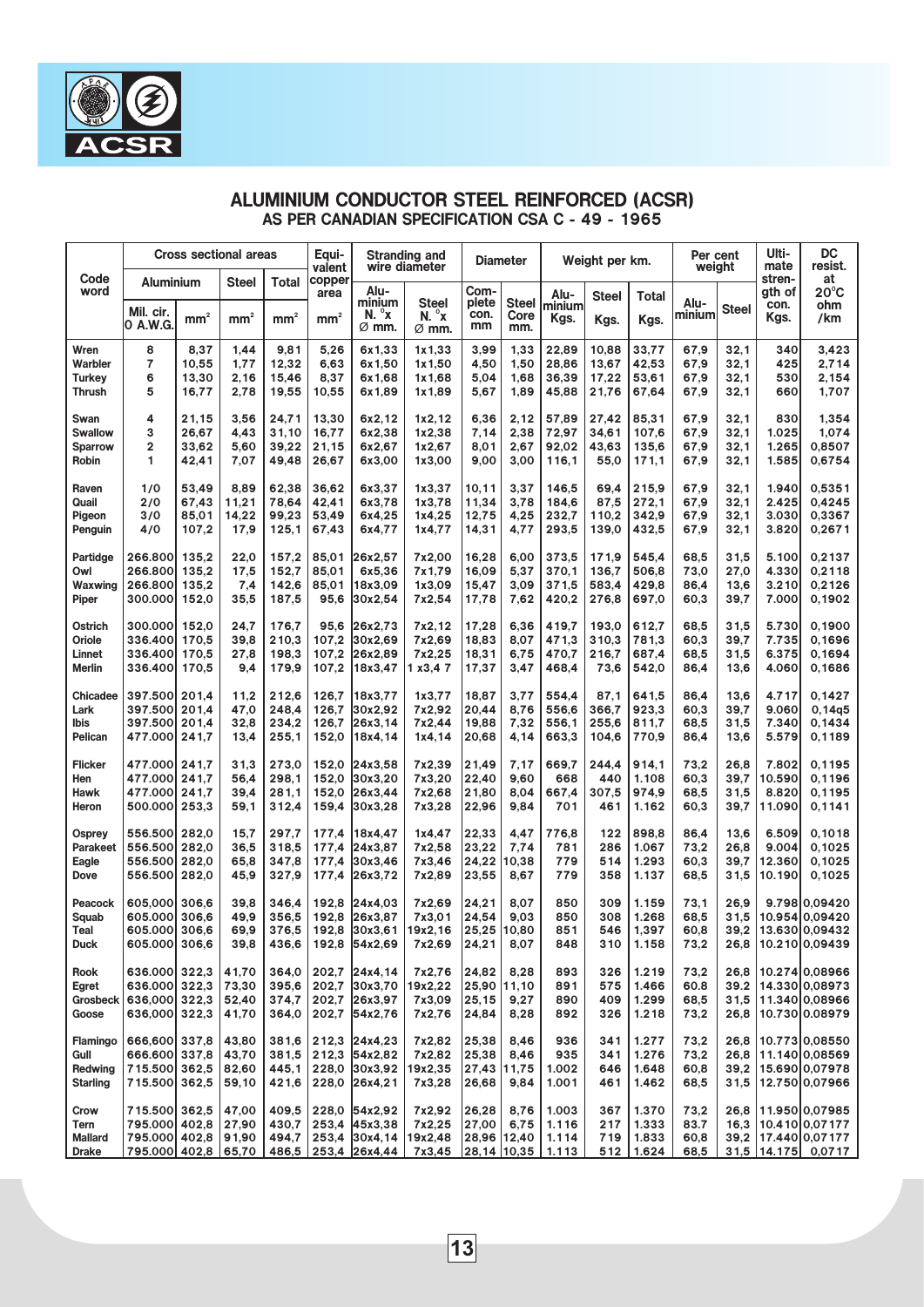|                 |                       |                 | <b>Cross sectional areas</b> |                 | Eaui-<br>valent |                                                                      | <b>Stranding and</b><br>wire diameter            |                     | <b>Diameter</b> |                | Weight per km. |              | Per cent<br>weight |              | Ulti-<br>mate    | DC<br>resist.        |
|-----------------|-----------------------|-----------------|------------------------------|-----------------|-----------------|----------------------------------------------------------------------|--------------------------------------------------|---------------------|-----------------|----------------|----------------|--------------|--------------------|--------------|------------------|----------------------|
| Code<br>word    | Aluminium             |                 | <b>Steel</b>                 | Total           | copper<br>area  | Alu-                                                                 | <b>Steel</b>                                     | Com-                | <b>Steel</b>    | Alu-           | <b>Steel</b>   | <b>Total</b> |                    |              | stren-<br>gth of | at<br>$20^{\circ}$ C |
|                 | Mil. cir.<br>0 A.W.G. | mm <sup>2</sup> | mm <sup>2</sup>              | mm <sup>2</sup> | mm <sup>2</sup> | minium<br>$\overline{\mathbf{x}}^{\circ}$<br>N.<br>$\varnothing$ mm. | $\sigma_{\mathbf{X}}$<br>N.<br>$\varnothing$ mm. | plete<br>con.<br>mm | Core<br>mm.     | ninium<br>Kgs. | Kgs.           | Kgs.         | Alu-<br>minium     | <b>Steel</b> | con.<br>Kgs.     | ohm<br>/km           |
| Condor          | 795.000               | 402.8           | 52.30                        | 455.1           | 253.4           | 54x3.08                                                              | 7x3.08                                           | 27.76               | 9.24            | 1.114          | 408            | 1.522        | 73.2               | 26,8         | 12.950           | 0.07183              |
| Crane           | 874.500               | 443.1           | 57,50                        | 500.6           | 278.7           | 54x3.23                                                              | 7x3,23                                           | 29,11               | 9.69            | 1.226          | 448            | 1.674        | 73.2               | 26.8         | 14.245           | 0.06531              |
| Canary          | 900.000               | 456.1           | 59,10                        | 515.2           | 286.8           | 54x3,28                                                              | 7x3,28                                           | 29.51               | 9.84            | 1.262          | 461            | 1.723        | 73,2               | 26.8         | 14.650           | 0.06344              |
| Rail            | 954.000               | 483.4           | 33.40                        | 516.8           | 304.0           | 45x3.70                                                              | 7x2,47                                           | 29.59               | 7.41            | 1.339          | 261            | 1.600        | 83.7               | 16.3         | 12.202           | 0.05981              |
| Cardinal        | 954.000               | 483.4           | 62.70                        | 546.1           | 304.0           | 54x3.38                                                              | 7x3.38                                           | 30.38               | 10.14           | 1.337          | 489            | 1.826        | 73.2               | 26,8         | 15.535           | 0.05988              |
| Ortlan          | 1.033.500             | 523.7           | 76.20                        | 599.9           | 329.4           | 45x3.85                                                              | 7x2.57                                           | 30.81               | 7.71            | 1.458          | 283            | 1.734        | 83.7               | 16.3         | 13.041           | 0.05522              |
| Curlew          | 1.033.500             | 523.7           | 67.90                        | 591.6           | 329.4           | 54x3.52                                                              | 7x3.52                                           | 31.65               | 10.56           | 1.449          | 530            | 1.979        | 73.2               | 26.8         | 16.850           | 0,05527              |
| <b>Bluejay</b>  | 1.113.000             | 563.9           | 39,10                        | 603.0           | 354.7           | 45x4.00                                                              | 7x2.66                                           | 31.98               | 7,98            | 1.570          | 305            | 1.875        | 83.6               | 16.4         | 14.039           | 0.05127              |
| Finch           | 1.113.000             | 563.9           | 71.60                        | 635.5           | 354,7           | 54x3,65                                                              | 19x2,19                                          | 32,84               | 10,95           | 1.560          | 560            | 2.120        | 73.6               | 26.4         | 18.235           | 0,05133              |
| <b>Bunting</b>  | 1.192.500             | 604.3           | 41.70                        | 646.0           | 380.0           | 45x4.14                                                              | 7x2.76                                           | 33.07               | 8.28            | 1.671          | 326            | 2.007        | 83.7               | 16.3         | 15.059           | 0.04785              |
| Grackle         | 1.192.500             | 604.3           | 76.50                        | 680.8           | 380.0           | 54x3.77                                                              | 19x2.27                                          | 33.99               | 11.35           | 1.672          | 599            | 2.271        | 73.6               | 26.4         | 19.550           | 0.04790              |
| <b>Bittern</b>  | 1.727.000             | 644.5           | 44.60                        | 689.1           | 405.4           | 45x4.27                                                              | 7x2.85                                           | 34.16               | 8.55            | 1.795          | 348            | 2.143        | 83.7               | 16.3         | 16.057           | 0.04486              |
| Pheasant        | 1.272.000             | 644.5           | 81.70                        | 726.2           | 450.4           | 54x3.90                                                              | 19x2,34                                          | 35.36               | 11.70           | 1.783          | 639            | 2.422        | 73.6               | 26.4         | 20,320           | 0.04490              |
| <b>Dipper</b>   | 1.351.500             | 684.8           | 47,50                        | 732.3           | 430.7           | 45x4,40                                                              | 7x2,92                                           | 35,18               | 8.76            | 1.906          | 369            | 2.275        | 83.8               | 16.2         | 17.010           | 0.04222              |
| <b>Martin</b>   | 1.351.500             | 684.8           | 86.70                        | 771.5           | 430.7           | 54x4.02                                                              | 19x2,41                                          | 36.17               | 12.05           | 1.895          | 679            | 2.574        | 73.6               | 26.4         | 21.590           | 0.04227              |
| <b>Boblink</b>  | 1.431.000             | 725.1           | 50.40                        | 775.5           | 456.0           | 45x4.53                                                              | 7x3.02                                           | 36.25               | 9.06            | 2.019          | 329            | 2.411        | 83.7               | 16.3         | 18.053           | 0.03988              |
| Plover          | 1.431.000             | 725.1           | 91.90                        | 817.0           | 456.0           | 54x4.14                                                              | 19x2.48                                          | 37.21               | 12,40           | 2.006          | 719            | 2.725        | 73.6               | 26.4         | 22,860           | 0.03992              |
| <b>Nuthatch</b> | 1.510.500             | 765.4           | 52,70                        | 818.1           | 484.1           | 45x4.65                                                              | 7x3,10                                           | 37.21               | 9,30            | 2.131          | 412            | 2.543        | 83.7               | 16.3         | 18.175           | 0.03778              |
| Parrot          | 1.510.500             | 765.4           | 97.00                        | 862.4           | 481.4           | 54x4.25                                                              | 19x2.55                                          | 38.25               | 12,75           | 2.118          | 759            | 2.877        | 73.6               | 26.4         | 24.175           | 0.03782              |
| Lapwing         | 1.590.000             | 805.7           | 55.60                        | 861.3           | 506.7           | 45x4,77                                                              | 7x3,18                                           | 38,15               | 9.54            | 2.243          | 434            | 2.677        | 83,2               | 16.8         | 19.867           | 0,03589              |
| Falcon          | 1.590.000             | 805.7           | 102.10                       | 907.8           | 506.7           | 54x4.36                                                              | 19x2.62                                          | 39.24               | 13.10           | 2.229          | 799            | 3.028        | 73.6               | 26.4         | 25.445           | 0.03592              |
| Chuker          | 1.780.000             | 901.9           | 73.60                        | 975.5           | 567.0           | 84x3.70                                                              | 19x2.22                                          | 40.69               | 11.10           | 2.510          | 576            | 3.086        | 81.1               | 18,9         | 124.312          | 0.03212              |

## ALUMINIUM CONDUCTOR STEEL REINFORCED (ACSR) AS PER CANADIAN SPECIFICATION CSA C - 49 - 1965

## ALUMINIUM CONDUCTOR STEEL REINFORCED (ACSR) AS PER CANADIAN SPECIFICATION CSA C - 49 - 1965

(Extra Strong)

|                 |                        |                 | <b>Cross sectional areas</b> |                 | Equi-<br>valent |                                            | <b>Stranding and</b><br>wire diameter |                     | <b>Diameter</b> |                        | Weight per km. |              | Per cent<br>weight     |              | Ulti-<br>mate    | <b>DC</b><br>resist. |
|-----------------|------------------------|-----------------|------------------------------|-----------------|-----------------|--------------------------------------------|---------------------------------------|---------------------|-----------------|------------------------|----------------|--------------|------------------------|--------------|------------------|----------------------|
| Code<br>word    | <b>Aluminium</b>       |                 | <b>Steel</b>                 | <b>Total</b>    | copper<br>area  | Alu-                                       | <b>Steel</b>                          | Com-                | <b>Steel</b>    | Alu-                   | <b>Steel</b>   | <b>Total</b> |                        |              | stren-<br>gth of | at<br>$20^{\circ}$ C |
|                 | Mil. cir.<br>10 A.W.G. | mm <sup>2</sup> | mm <sup>2</sup>              | mm <sup>2</sup> | mm <sup>2</sup> | minium<br>$N. \gamma$<br>$\varnothing$ mm. | $N. \gamma$<br>$\varnothing$ mm.      | plete<br>con.<br>mm | Core<br>mm.     | <b>Iminium</b><br>Kgs. | Kgs.           | Kgs.         | Alu-<br><b>Iminium</b> | <b>Steel</b> | con.<br>Kgs.     | ohm<br>/km           |
| <b>Bantam</b>   | 13.125                 | 6.65            | 8.83                         | 15.48           | 4.18            | 3x1.680                                    | 4x1.680                               | 5.03                | $\overline{a}$  | 18.21                  | 69.59          | 87.8         | 20.7                   | 79.3         | 1.191            | 4.303                |
| <b>Magpie</b>   | 20,870                 | 10.58           | 14.13                        | 24.71           | 6.65            | 3x2.118                                    | 4x1.118                               | 6.35                | $\blacksquare$  | 28.9                   | 110.8          | 139.7        | 20.7                   | 79.3         | 1.894            | 2.707                |
| Shrike          | 33.185                 | 16.84           | 22.45                        | 39.29           | 10.57           | 3x2.672                                    | 4x2.672                               | 8.03                | $\blacksquare$  | 46.0                   | 176.3          | 222.3        | 20.7                   | 79.3         | 2.911            | 1.705                |
| Snipe           | 52.770                 | 26.71           | 35.68                        | 62.39           | 16.81           | 3x3.371                                    | 4x3.371                               | 10.11               | $\blacksquare$  | 73.2                   | 280.4          | 353.6        | 20.7                   | 79.3         | 4.479            | 1.070                |
| Loon            | 66.540                 | 33.74           | 44.97                        | 78.71           | 21.20           | 3x3.785                                    | 4x3.785                               | 11.35               | $\blacksquare$  | 92.3                   | 353.6          | 445.9        | 20.7                   | 79.3         | 5.639            | 0.849                |
| Grouse          | 80,000                 | 40.52           | 14.13                        | 54.65           | 25.49           | 8x2.540                                    | 1 x4.242                              | 9.32                | 4.24            | 111.2                  | 109.9          | 221.1        | 50.3                   | 49.7         | 2.361            | 0.707                |
| Petrel          | 101.800                | 51.61           | 30.07                        | 81.89           |                 | 32.51 12x2.339                             | 7x2.339                               | 11.71               | 7.02            | 142.1                  | 234.8          | 376.9        | 37.7                   | 62.3         | 4.470            | 0.557                |
| <b>Minorca</b>  | 110,800                | 56.31           | 32.77                        | 88.90           |                 | 35.32 12x2.441                             | 7x2.441                               | 12.22               | 7.32            | 154.7                  | 255.6          | 410.3        | 37.7                   | 62.3         | 4.866            | 0.512                |
| Leghorn         | 134.600                | 68.19           | 39.81                        | 108.0           |                 | 42.87 12x2.690                             | 7x2.690                               | 13.46               | 8.07            | 188.0                  | 310.3          | 498.3        | 37.7                   | 62.3         | 5.865            | 0.422                |
| Guinea          | 159,000                | 80.58           | 46.92                        | 127.5           |                 | 50.67 12x2.924                             | 7x2.924                               | 14.63               | 8.77            | 222.1                  | 366.7          | 588.8        | 37.7                   | 62.3         | 6.890            | 0.358                |
| <b>Dotterel</b> | 176,900                | 89.61           | 52.29                        | 141.9           |                 | 56.35 12x3.084                             | 7x3.084                               | 15.42               | 9.25            | 346.9                  | 407.8          | 654.7        | 37.7                   | 62.3         | 7.455            | 0.321                |
| <b>Droking</b>  | 190,800                | 96.71           | 56.39                        | 153.1           |                 | 60.80 12x3.204                             | 7x3.204                               | 16.03               | 9.61            | 266.3                  | 440.3          | 706.6        | 37.7                   | 62.3         | 8.043            | 0:299                |
| Auk             | 203.000                | 102.8           | 27.80                        | 130.6           | 64.71           | 8x4.046                                    | 7x2.248                               | 14.83               | 6.74            | 282.1                  | 216.7          | 498.9        | 56.4                   | 36.6         | 5.060            | 0.278                |
| <b>Brahma</b>   | 203.200                | 103.0           | 91.80                        | 194.8           |                 |                                            | 64.76 16x2.863 19x2.863               | 18.14               | 12.41           | 285.5                  | 719.5          | 1.005        | 28.4                   | 71.6         | 12,496           | 0.281                |
| Cochin          | 211.300                | 107.7           | 62.40                        | 169.5           |                 | 67.34 12x3.371                             | 7x3.371                               | 16.87               | 10.11           | 295.1                  | 487.3          | 782.4        | 37.7                   | 62.3         | 8.912            | 0.270                |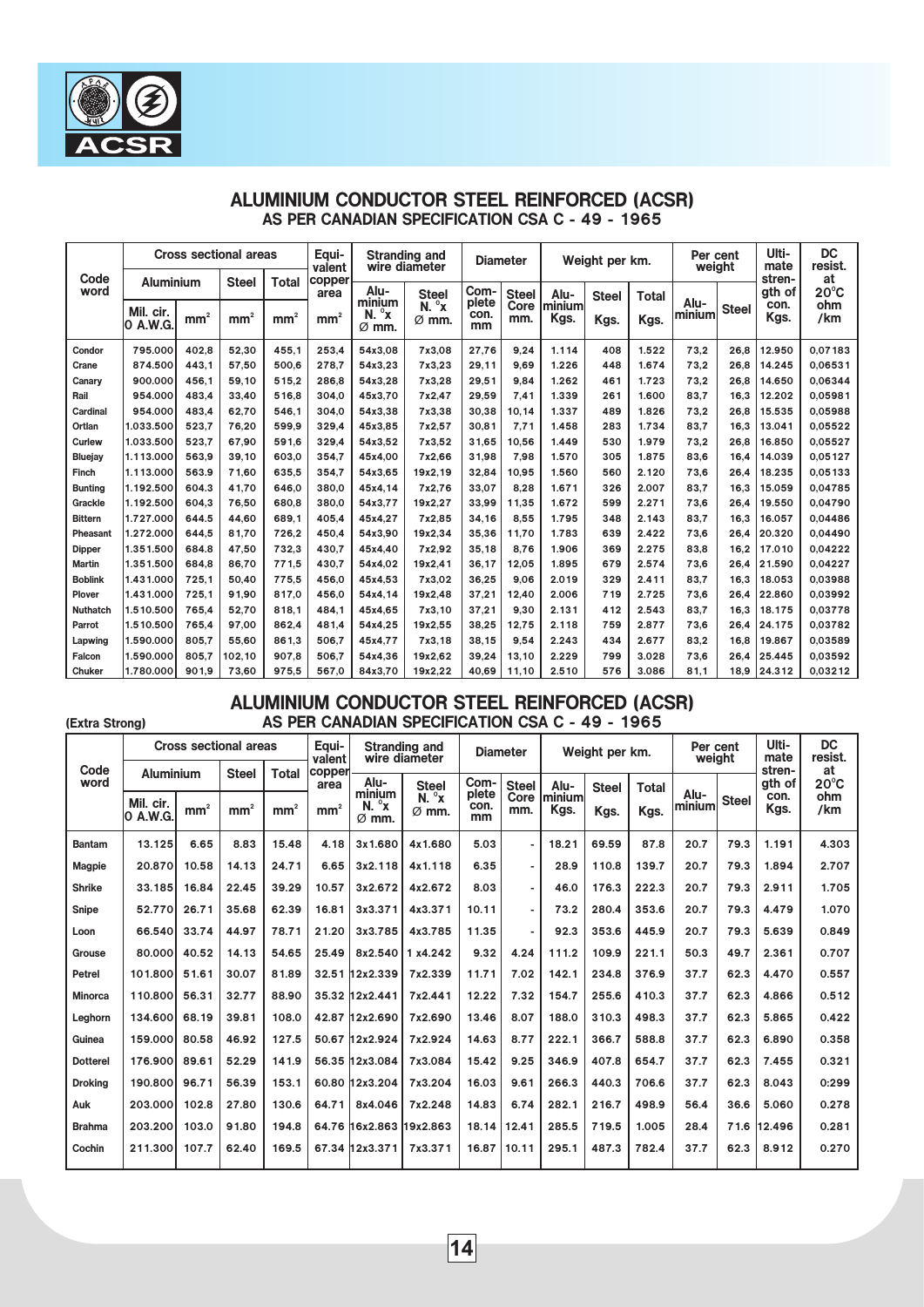|                                |                            |               | <b>Aluminium</b> |                | <b>Steel wire</b> | <b>Nominal</b>                 | Linear  | D.C.              | Rated                             |
|--------------------------------|----------------------------|---------------|------------------|----------------|-------------------|--------------------------------|---------|-------------------|-----------------------------------|
| <b>Size</b><br>mm <sup>2</sup> | <b>Stranding</b><br>design | <b>Number</b> | <b>Diameter</b>  | <b>Number</b>  | <b>Diameter</b>   | outside dia. of<br>conductors, | density | <b>Resistance</b> | <b>Tensile</b><br><b>Strength</b> |
|                                |                            |               | mm               |                | mm                | mm                             | kg/km   | Ohm/km            | k <sub>N</sub>                    |
|                                |                            |               |                  |                |                   |                                |         |                   |                                   |
| 1250                           | 84/19                      | 84            | 4.35             | 19             | 2.61              | 47.85                          | 4274    | 0.0232            | 306                               |
| 1250                           | 76/19                      | 76            | 4.58             | 19             | 2.14              | 47.34                          | 4023    | 0.0232            | 269                               |
| 1250                           | 72/7                       | 72            | 4.70             | 7              | 3.13              | 46.99                          | 3901    | 0.0232            | 250                               |
| 1120                           | 84/19                      | 84            | 4.12             | 19             | 2.47              | 45.31                          | 3883    | 0.0259            | 275                               |
| 1120                           | 76/19                      | 76            | 4.33             | 19             | 2.02              | 44.74                          | 3595    | 0.0259            | 240                               |
| 1120                           | 72/7                       | 72            | 4.45             | 7              | 2.97              | 44.51                          | 3499    | 0.0259            | 226                               |
| 1000                           | 84/19                      | 84            | 3.89             | 19             | 2.33              | 42.77                          | 3416    | 0.0291            | 245                               |
| 1000                           | 72/7                       | 72            | 4.21             | 7              | 2.81              | 42.11                          | 3132    | 0.0289            | 202                               |
| 900                            | 84/19                      | 84            | 3.69             | 19             | 2.21              | 40.57                          | 3073    | 0.0323            | 226                               |
| 900                            | 72/7                       | 72            | 3.99             | 7              | 2.66              | 39.9                           | 2812    | 0.0319            | 181                               |
| 800                            | 54/19                      | 54            | 4.34             | 19             | 2.60              | 39.04                          | 3015    | 0.0363            | 240                               |
| 800                            | 45/7                       | 45            | 4.76             | 7              | 3.17              | 38.07                          | 2652    | 0.0361            | 186                               |
| 710                            | 54/19                      | 54            | 4.09             | 19             | 2.45              | 36.79                          | 2678    | 0.04090           | 213                               |
| 710                            | 45/7                       | 45            | 4.48             | 7              | 2.99              | 35.85                          | 2351    | 0.04070           | 167                               |
| 630                            | 54/19                      | 54            | 3.85             | 19             | 2.31              | 34.65                          | 2375    | 0.0462            | 189                               |
| 630                            | 45/7                       | 45            | 4.22             | $\overline{7}$ | 2.81              | 33.75                          | 2084    | 0.0459            | 148                               |
| 560                            | 54/19                      | 54            | 3.63             | 19             | 2.18              | 32.68                          | 2112    | 0.0519            | 173                               |
| 560                            | 45/7                       | 45            | 3.98             | 7              | 2.65              | 31.83                          | 1854    | 0.0515            | 132                               |
| 500                            | 54/7                       | 54            | 3.43             | $\overline{7}$ | 3.43              | 30.87                          | 1889    | 0.0578            | 154                               |
| 500                            | 45/7                       | 45            | 3.76             | 7              | 2.51              | 30.09                          | 1656    | 0.0578            | 118                               |
| 450                            | 54/7                       | 54            | 3.26             | 7              | 3.26              | 29.34                          | 1706    | 0.0641            | 139                               |
| 450                            | 45/7                       | 45            | 3.57             | 7              | 2.38              | 28.56                          | 1492    | 0.0641            | 108                               |
| 400                            | 30/19                      | 30            | 4.12             | 19             | 2.47              | 28.83                          | 1824    | 0.0724            | 170                               |
| 400                            | 26/7                       | 26            | 4.43             | $\overline{7}$ | 3.45              | 28.07                          | 1622    | 0.0721            | 139                               |
| 400                            | 24/7                       | 24            | 4.61             | $\overline{7}$ | 3.07              | 27.65                          | 1515    | 0.0721            | 123                               |
| 355                            | 30/19                      | 30            | 3.88             | 19             | 2.33              | 27.17                          | 1620    | 0.0816            | 151                               |
| 355                            | 26/7                       | 26            | 4.17             | 7              | 3.24              | 26.4                           | 1435    | 0.0813            | 123                               |
| 355                            | 24/7                       | 24            | 4.34             | $\overline{7}$ | 2.89              | 26.03                          | 1343    | 0.0813            | 111                               |
| 315                            | 30/19                      | 30            | 3.66             | 19             | 2.20              | 25.64                          | 1443    | 0.0917            | 138                               |
| 315                            | 26/7                       | 26            | 3.93             | 7              | 3.06              | 24.9                           | 1277    | 0.0915            | 110                               |
| 315                            | 24/7                       | 24            | 4.09             | $\overline{7}$ | 2.73              | 24.55                          | 1194    | 0.0915            | 96.7                              |
| 315                            | 18/1                       | 18            | 4.72             | 1              | 4.72              | 23.6                           | 1014    | 0.0912            | 68.0                              |
| 280                            | 30/7                       | 30            | 3.45             | $\overline{7}$ | 3.45              | 24.15                          | 1291    | 0.1030            | 122                               |
| 280                            | 26/7                       | 26            | 3.70             | $\overline{7}$ | 2.88              | 23.44                          | 1131    | 0.1033            | 100                               |
| 280                            | 24/7                       | 24            | 3.85             | 7              | 2.57              | 23.11                          | 1058    | 0.1033            | 87.5                              |
| 280                            | 18/1                       | 18            | 4.45             | $\mathbf{1}$   | 4.45              | 22.25                          | 901.0   | 0.1026            | 60.4                              |
| 250                            | 30/7                       | 30            | 3.26             | $\overline{7}$ | 3.26              | 22.82                          | 1152    | 0.1153            | 190                               |
| 250                            | 26/7                       | 26            | 3.50             | $\overline{7}$ | 2.72              | 22.16                          | 1011    | 0.1154            | 89.5                              |
| 250                            | 24/7                       | 24            | 3.64             | $\overline{7}$ | 2.43              | 21.85                          | 946.0   | 0.1156            | 79.4                              |
| 250                            | 18/1                       | 18            | 4.21             | $\mathbf{1}$   | 4.21              | 21.05                          | 806.4   | 0.1147            | 54.1                              |
| 224                            | 30/7                       | 30            | 3.08             | $\overline{7}$ | 3.08              | 21.56                          | 1029    | 0.1292            | 97.4                              |
| 224                            | 26/7                       | 26            | 3.31             | $\overline{7}$ | 2.57              | 20.95                          | 904.0   | 0.1291            | 80.0                              |
| 224                            | 24/7                       | 24            | 3.45             | $\overline{7}$ | 2.30              | 20.7                           | 849.2   | 0.1287            | 72.0                              |
| 224                            | 18/1                       | 18            | 3.98             | $\mathbf{1}$   | 3.98              | 19.9                           | 720.7   | 0.1283            | 48.3                              |
| 200                            | 30/7                       | 30            | 2.91             | $\overline{7}$ | 2.91              | 20.37                          | 918.2   | 0.1447            | 89.7                              |
| 200                            | 26/7                       | 26            | 3.13             | $\overline{7}$ | 2.43              | 19.81                          | 808.3   | 0.1443            | 71.5                              |
| 200                            | 24/7                       | 24            | 3.26             | $\overline{7}$ | 2.17              | 19.55                          | 757.6   | 0.1441            | 64.2                              |
| 200                            | 18/1                       | 18            | 3.76             | $\mathbf{1}$   | 3.76              | 18.8                           | 643.2   | 0.1438            | 43.1                              |

#### ALUMINIUM CONDUCTORS STEEL REINFORCED (ACSR) AS PER ASTM B-232 M - 1992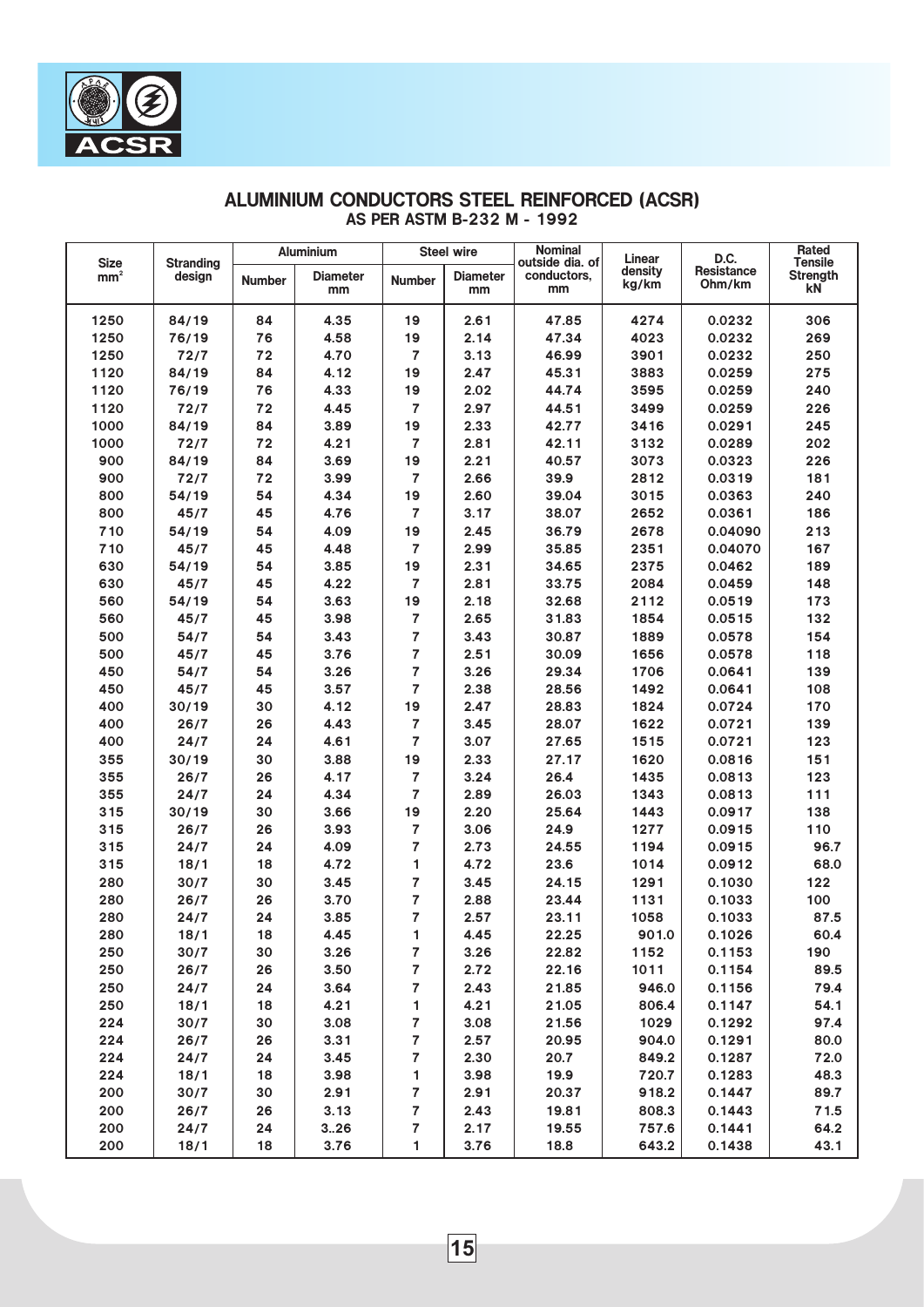| <b>Size</b>     | <b>Stranding</b> |                | <b>Aluminium</b>      |                | <b>Steel wire</b>     | <b>Nominal</b>                       | Linear           | D.C.                        | Rated                                   |
|-----------------|------------------|----------------|-----------------------|----------------|-----------------------|--------------------------------------|------------------|-----------------------------|-----------------------------------------|
| mm <sup>2</sup> | design           | <b>Number</b>  | <b>Diameter</b><br>mm | <b>Number</b>  | <b>Diameter</b><br>mm | outside dia. of<br>conductors,<br>mm | density<br>kg/km | <b>Resistance</b><br>Ohm/km | <b>Tensile</b><br><b>Strength</b><br>kN |
| 180             | 30/7             | 30             | 2.76                  | $\overline{7}$ | 2.76                  | 19.32                                | 826.0            | 0.1609                      | 80.7                                    |
| 180             | 26/7             | 26             | 2.97                  | $\overline{7}$ | 2.31                  | 18.81                                | 728.6            | 0.1603                      | 65.4                                    |
| 180             | 24/7             | 24             | 3.09                  | $\overline{7}$ | 2.06                  | 18.54                                | 681.2            | 0.1604                      | 57.8                                    |
| 180             | 18/1             | 18             | 3.57                  | 1              | 3.57                  | 17.85                                | 579.9            | 0.1595                      | 40.4                                    |
| 160             | 30/7             | 30             | 2.61                  | $\overline{7}$ | 2.61                  | 18.27                                | 738.6            | 0.1799                      | 72.9                                    |
| 160             | 26/7             | 26             | 2.80                  | $\overline{7}$ | 2.18                  | 17.74                                | 648.0            | 0.1803                      | 58.9                                    |
| 160             | 24/7             | 24             | 2.91                  | $\overline{7}$ | 1.94                  | 17.46                                | 604.2            | 0.1809                      | 52.0                                    |
| 160             | 18/1             | 18             | 3.36                  | 1              | 3.36                  | 16.8                                 | 513.7            | 0.1800                      | 35.8                                    |
| 140             | 26/7             | 26             | 2.62                  | $\overline{7}$ | 2.04                  | 16.6                                 | 567.4            | 0.206                       | 52.2                                    |
| 140             | 24/7             | 24             | 2.73                  | $\overline{7}$ | 1.82                  | 16.38                                | 531.8            | 0.2055                      | 46.4                                    |
| 140             | 18/1             | 18             | 3.15                  | 1              | 3.15                  | 15.75                                | 451.5            | 0.2050                      | 31.5                                    |
| 125             | 26/7             | 26             | 2.47                  | $\overline{7}$ | 1.92                  | 15.64                                | 503.7            | 0.2318                      | 46.9                                    |
| 125             | 24/7             | 24             | 2.58                  | $\overline{7}$ | 1.72                  | 15.48                                | 474.9            | 0.2301                      | 41.5                                    |
| 125             | 18/1             | 18             | 2.97                  | 1              | 2.97                  | 14.85                                | 401.3            | 0.2304                      | 28.8                                    |
| 100             | 16/19            | 16             | 2.82                  | 19             | 2.44                  | 17.84                                | 972.4            | 0.2890                      | 123                                     |
| 100             | 12/1             | 12             | 3.26                  | $\overline{7}$ | 3.26                  | 16.3                                 | 734.1            | 0.2883                      | 85.9                                    |
| 100             | 6/1              | 6              | 4.61                  | 1              | 4.61                  | 13.83                                | 404.8            | 0.2855                      | 34.6                                    |
| 90              | 12/7             | 12             | 3.09                  | $\overline{7}$ | 3.09                  | 15.45                                | 659.5            | 0.3209                      | 77.2                                    |
| 80              | 12/7             | 12             | 2.91                  | 7              | 2.91                  | 14.55                                | 584.9            | 0.3618                      | 70.6                                    |
| 80              | 6/1              | 6              | 4.12                  | 1.             | 4.12                  | 12.36                                | 323.3            | 0.3575                      | 27.6                                    |
| 71              | 12/7             | 12             | 2.74                  | $\overline{7}$ | 2.74                  | 13.7                                 | 518.6            | 0.408                       | 62.9                                    |
| 63              | 12/7             | 12             | 2.59                  | $\overline{7}$ | 2.59                  | 12.95                                | 463.4            | 0.457                       | 56.2                                    |
| 63              | 6/1              | 6              | 3.66                  | 1              | 3.66                  | 10.98                                | 255.2            | 0.453                       | 22.1                                    |
| 56              | 12/7             | 12             | 2.44                  | $\overline{7}$ | 2.44                  | 12.2                                 | 411.2            | 0.515                       | 50.2                                    |
| 50              | 12/7             | 12             | 2.30                  | 7              | 2.30                  | 11.5                                 | 356.4            | 0.579                       | 45.4                                    |
| 50              | 6/1              | 6              | 3.26                  | 1              | 3.26                  | 9.78                                 | 202.4            | 0.571                       | 18.1                                    |
| 40              | 8/1              | 8              | 2.52                  | $\mathbf{1}$   | 4.20                  | 9.24                                 | 217.9            | 0.720                       | 22.5                                    |
| 40              | 6/1              | 6              | 2.91                  | $\mathbf{1}$   | 2.91                  | 8.73                                 | 161.3            | 0.716                       | 14.9                                    |
| 31.5            | 7/1              | $\overline{7}$ | 2.39                  | $\mathbf{1}$   | 3.19                  | 7.97                                 | 148.4            | 0.910                       | 15.1                                    |
| 31.5            | 6/1              | 6              | 2.59                  | $\mathbf{1}$   | 2.59                  | 7.77                                 | 127.8            | 0.905                       | 11.9                                    |
| 25 <sub>2</sub> | 7/1              | $\overline{7}$ | 2.13                  | $\mathbf{1}$   | 2.84                  | 7.1                                  | 117.8            | 1.146                       | 12.3                                    |
| 25              | 6/1              | 6              | 2.30                  | $\mathbf{1}$   | 2.30                  | 6.9                                  | 100.8            | 1.147                       | 9.65                                    |
| 20              | 7/1              | $\overline{7}$ | 1.91                  | $\overline{1}$ | 2.55                  | 6.37                                 | 94.80            | 1.426                       | 10.0                                    |
| 20              | 6/1              | 6              | 2.06                  | $\mathbf{1}$   | 2.06                  | 6.18                                 | 80.83            | 1.430                       | 7.84                                    |
| 16              | 6/1              | 6              | 1.84                  | $\mathbf{1}$   | 1.84                  | 5.52                                 | 64.49            | 1.792                       | 6.33                                    |
| 12.5            | 6/1              | 6              | 1.63                  | $\mathbf{1}$   | 1.63                  | 4.89                                 | 50.61            | 2.283                       | 4.94                                    |

# ALUMINIUM CONDUCTORS STEEL REINFORCED (ACSR) AS PER ASTM B-232 M - 1992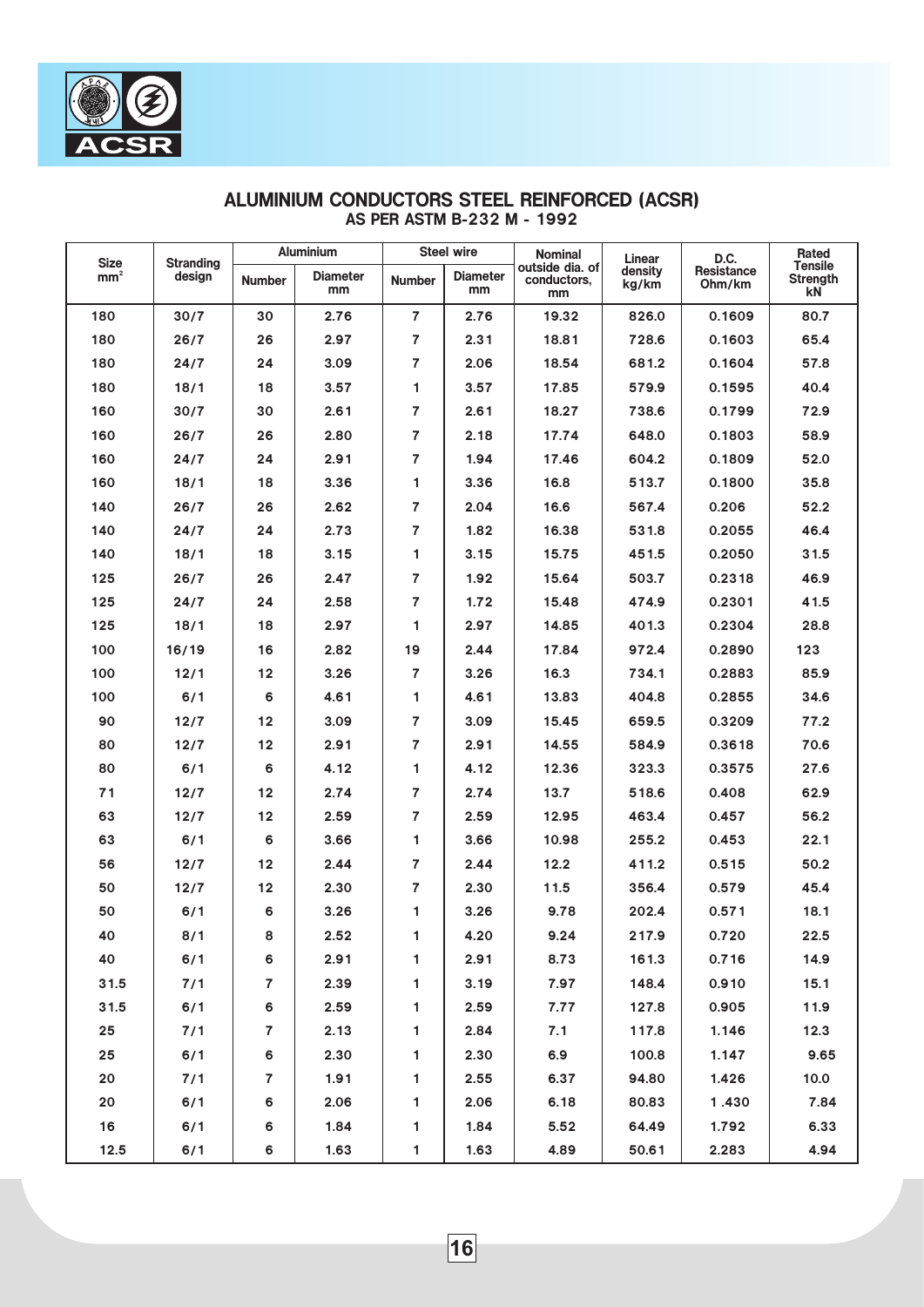| mm <sup>2</sup>         | <b>Conductor size</b>    | Ra-<br>tio  | <b>Stranding</b><br>Nos. / mm |               |                        | <b>Calculated</b><br>sectional area<br>$mm^{\scriptscriptstyle 2}$ |             | <b>Overall</b><br>diameter<br>mm |                    | Weight<br>kg/km |              |        | <b>Ultimate</b><br>strength | Calcu-<br>lated<br>resistance |
|-------------------------|--------------------------|-------------|-------------------------------|---------------|------------------------|--------------------------------------------------------------------|-------------|----------------------------------|--------------------|-----------------|--------------|--------|-----------------------------|-------------------------------|
| <b>Nominal</b><br>Al/St | Calcu-<br>lated<br>Total | οf<br>Al/St | Alu-<br>minium                | <b>Steel</b>  | Alu-<br>minium         | <b>ACSR</b>                                                        | <b>ASCR</b> | <b>Steel</b>                     | <b>ACSR</b>        | Alu-<br>minium  | <b>Steel</b> | Grease | N                           | $20^{\circ}$ C<br>Ohm/km      |
| 16/25                   | 17.85                    | 6           | 6/1.8                         | 1/1.8         | 15.3                   | 17.9                                                               | 5.4         | ۰                                | 62.4               | 41.8            | 19.9         | 0.7    | 5,950                       | 1.879                         |
| 25/4                    | 27.8                     | 6           | 6/2.25                        | 1/2.25        | 23.8                   | 27.8                                                               | 6.8         | ٠                                | 97.5               | 65.4            | 31.0         | 1.1    | 9,200                       | 1.203                         |
| 35/6                    | 40                       | 6           | 6/2.7                         | 1/2.7         | 34.4                   | 40.0                                                               | 8.1         | ٠                                | 140.5              | 94.2            | 44.7         | 1.6    | 12,650                      | 0.8352                        |
| 44/32                   | 75.7                     | 1.4         | 14/2                          | 7/2.4         | 44                     | 75.7                                                               | 11.2        | 7.2                              | 376.8              | 121.4           | 248.2        | 7.2    | 45.000                      | 0.6573                        |
| 50/8                    | 56.3                     | 1.4         | 6/3.2                         | 1/3.2         | 48.3                   | 56.3                                                               | 9.6         |                                  | 197.2              | 132.2           | 62.7         | 2.3    | 17,100                      | 0.5947                        |
| 50/30                   | 81                       | 1.7         | 12/2.33                       | 7/2.33        | 51.2                   | 81.0                                                               | 11.7        | 6.99                             | 382.5              | 141.1           | 233.9        | 7.5    | 43,800                      | 0.5644                        |
| 70/12                   | 81.3                     | 1.7         | 26/1.85                       | 7/1.44        | 69.9                   | 81.3                                                               | 11.7        | 4.32                             | 285.1              | 192.8           | 89.4         | 2.9    | 26,800                      | 0.4130                        |
| 95/15                   | 109.7                    | 6           | 26/2.15                       | 7/1.67        | 94.4                   | 109.7                                                              | 13.6        | 5.01                             | 384.8              | 260.3           | 120.1        | 3.9    | 35,750                      | 0.3058                        |
| 95/55                   | 152.8                    | 1.7         | 12/3.2                        | 7/3.2         | 96.25                  | 152.8                                                              | 16          | 9.6                              | 721.4              | 266.2           | 441.1        | 14.1   | 79,350                      | 0.2993                        |
| 105/75                  | 181.5                    | 1.4         |                               | 14/3.119/2.25 | 105.7                  | 181.5                                                              | 17.5        | 11.25                            | 906.7              | 291.8           | 594.0        | 20.9   | 108,450                     | 0.2590                        |
| 120/20                  | 141.4                    | 6           | 26/2.44                       | 7/1.9         | 121.6                  | 141.4                                                              | 15.5        | 5.7                              | 496.0              | 335.5           | 155.5        | 5.0    | 45,650                      | 0.2374                        |
| 120/70                  | 193.3                    | 1.7         | 12/3.6                        | 7/3.6         | 122                    | 193.3                                                              | 18          | 10.8                             | 913.2              | 337.0           | 558.3        | 17.9   | 100,000                     | 0.2363                        |
| 125/30                  | 157.7                    | 4.3         | 30/2.33                       | 7/2.33        | 127.9                  | 157.7                                                              | 16.1        | 6.99                             | 594.4              | 353.0           | 233.9        | 7.5    | 57,600                      | 0.2259                        |
| 150/25                  | 173.1                    | 6           | 26/2.7                        | 7/2.1         | 148.9                  | 173.1                                                              | 17.1        | 6.31                             | 606.7              | 410.6           | 190.0        | 6.1    | 55,250                      | 0.1939                        |
| 170/40                  | 211.9                    | 4.3         | 30/2.7                        | 7/2.7         | 171.8                  | 211.9                                                              | 18.9        | 8.1                              | 798.3              | 474.2           | 314.0        | 10.1   | 76,750                      | 0.1682                        |
| 185/30                  | 213.6                    | 6           | 26/3                          | 7/2.33        | 183.8                  | 213.6                                                              | 19          | 6.99                             | 748.5              | 507.5           | 233.9        | 7.6    | 66,200                      | 0.1570                        |
| 210/35                  | 243.2                    | 6           | 26/3.2                        | 7/2.49        | 209.1                  | 243.2                                                              | 20.3        | 7.47                             | 852.3              | 576.6           | 267.1        | 8.6    | 74,900                      | 0.1381                        |
| 210/50                  | 261.6                    | 4.3         | 30/3                          | 7/3           | 212.1                  | 261.6                                                              | 21          | 9                                | 985.7              | 585.5           | 387.7        | 12.5   | 93,900                      | 0.1363                        |
| 230/30                  | 260.7                    | 7.7         | 24/3.5                        | 7/2.33        | 230.9                  | 260.7                                                              | 21          | 6.99                             | 878.0              | 636.5           | 233.9        | 7.6    | 73,100                      | 0.1250                        |
| 240/40                  | 282.5                    | 6           | 26/3.45                       | 7/2.68        | 243                    | 282.5                                                              | 21.9        | 8.04                             | 989.8              | 670.4           | 309.4        | 10.0   | 86,400                      | 0.1181                        |
| 265/35                  | 297.5                    | 7.7         | 24/3.74                       | 7/2.49        | 263.7                  | 297.8                                                              | 22.4        | 7.47                             | 1,002.7            | 726.9           | 267.1        | 8.7    | 83,050                      | 0.1094                        |
| 300/50                  | 353.7                    | 6           | 26/3.86                       | 7/3           | 304.3                  | 353.7                                                              | 24.5        | $\mathbf{9}$                     | 1,239.2            | 839.0           | 387.7        | 12.5   | 107,000                     | 0.0949                        |
| 305/40                  | 344.1                    | 7.7         | 54/2.68                       | 7/2.68        | 304.6                  | 344.1                                                              | 24.1        | 8.04                             | 1,160.6            | 841.2           | 309.4        | 10.0   | 99.400                      | 0.0949                        |
| 340/30                  | 369.1                    | 11.3        | 48/3                          | 7/2.33        | 339.9                  | 369.1                                                              | 25          | 6.99                             | 1,178.2            | 936.8           | 233.9        | 7.5    | 92,900                      | 0.0851                        |
| 380/50                  | 431.5                    | 7.7         | 54/3                          | 7/3           | 382                    | 431.5                                                              | 27          | 9                                | 1.454.5 1.054.3    |                 | 387.7        | 12.5   | 123,100                     | 0.0757                        |
| 385/35                  | 420.1                    | 11.3        | 48/3.2                        | 7/2.49        | 386                    | 420.1                                                              | 26.7        | 7.47                             | 1,341.1 1,065.4    |                 | 267.1        | 8.6    | 104,800                     | 0.0748                        |
| 435/55                  | 490.6                    | 7.7         | 54/3.2                        | 7/3.2         | 434.3                  | 490.6                                                              | 28.8        | 9.6                              | 1.654.2 1.199.0    |                 | 441.1        | 14.2   | 136,450                     | 0.0666                        |
| 450/40                  | 488.2                    |             | 11.3 48/3.45 7/2.68           |               | 448.7                  | 488.2                                                              | 28.7        | 8.04                             | 1,557.1 1,238.6    |                 | 309.4        |        | $9.1$   120,750             | 0.0644                        |
| 490/65                  | 553.9                    | 7.7         | 54/3.4                        | 7/3.4         | 490.3                  | 553.9                                                              | 30.6        | 10.2                             | 1,867.7 1,353.7    |                 | 498.0        | 16.0   | 153,100                     | 0.0590                        |
| 495/35                  | 528.2                    |             | 14.5 45/3.74                  | 7/2.49        | 494.1                  | 528.2                                                              | 29.9        | 7.47                             | 1,644.0 1,368.2    |                 | 267.2        | 8.6    | 121,800                     | 0.0584                        |
| 510/45                  | 555.5                    |             | 11.3 48/3.68 7/2.87           |               | 510.2                  | 555.5                                                              | 30.7        | 8.61                             | 1,774.6 1,408.1    |                 | 355.1        | 11.4   | 136,650                     | 0.0565                        |
| 550/70                  | 621.3                    | 7.7         | 54/3.6                        | 7/3.6         | 550                    | 621.3                                                              | 32.4        | 10.6                             | 2,094.6 1,518.3    |                 | 558.3        | 18.0   | 170,600                     | 0.0526                        |
| 560/50                  | 611.2                    |             | 11.3 48/3.86                  | 7/3           | 561.7                  | 611.2                                                              | 32.2        | 9                                | $1,950.4$ 1,550.2  |                 | 387.7        | 12.5   | 148,950                     | 0.0514                        |
| 570/40                  | 610.7                    |             | 14.5 45/4.02 7/2.68           |               | 571.2                  | 610.7                                                              | 32.2        | 8.04                             | 1,727.5 1,561.7    |                 | 309.4        | 10.0   | 136,200                     | 0.0511                        |
| 650/45                  | 698.8                    | 14.5        | 45/4.3                        | 7/2.87        | 653.5                  | 698.8                                                              | 34          | 8.61                             | 2,172.4 1,805.9    |                 | 355.1        | 11.4   | 155,500                     | 0.0443                        |
| 680/85                  | 764.6                    | 7.7         | 54/4                          | 19/2.4        | 678.6                  | 764.6                                                              | 36          |                                  | 12 2,572.5 1,874.5 |                 | 675.8        | 22.2   | 206,250                     | 0.0426                        |
| 1,045/45 1,090.9        |                          | 23.1        | 72/4.3                        |               | 7/2.87 1,045.6 1,090.9 |                                                                    | 43          | 8.61                             | $3,273.6$ 2,907.1  |                 | 355.1        | 11.4   | 217,600                     | 0.0279                        |

# ALUMINIUM CONDUCTOR STEEL REINFORCED (ACSR) AS PER DIN SPECIFICATION DIN 48204 - 1974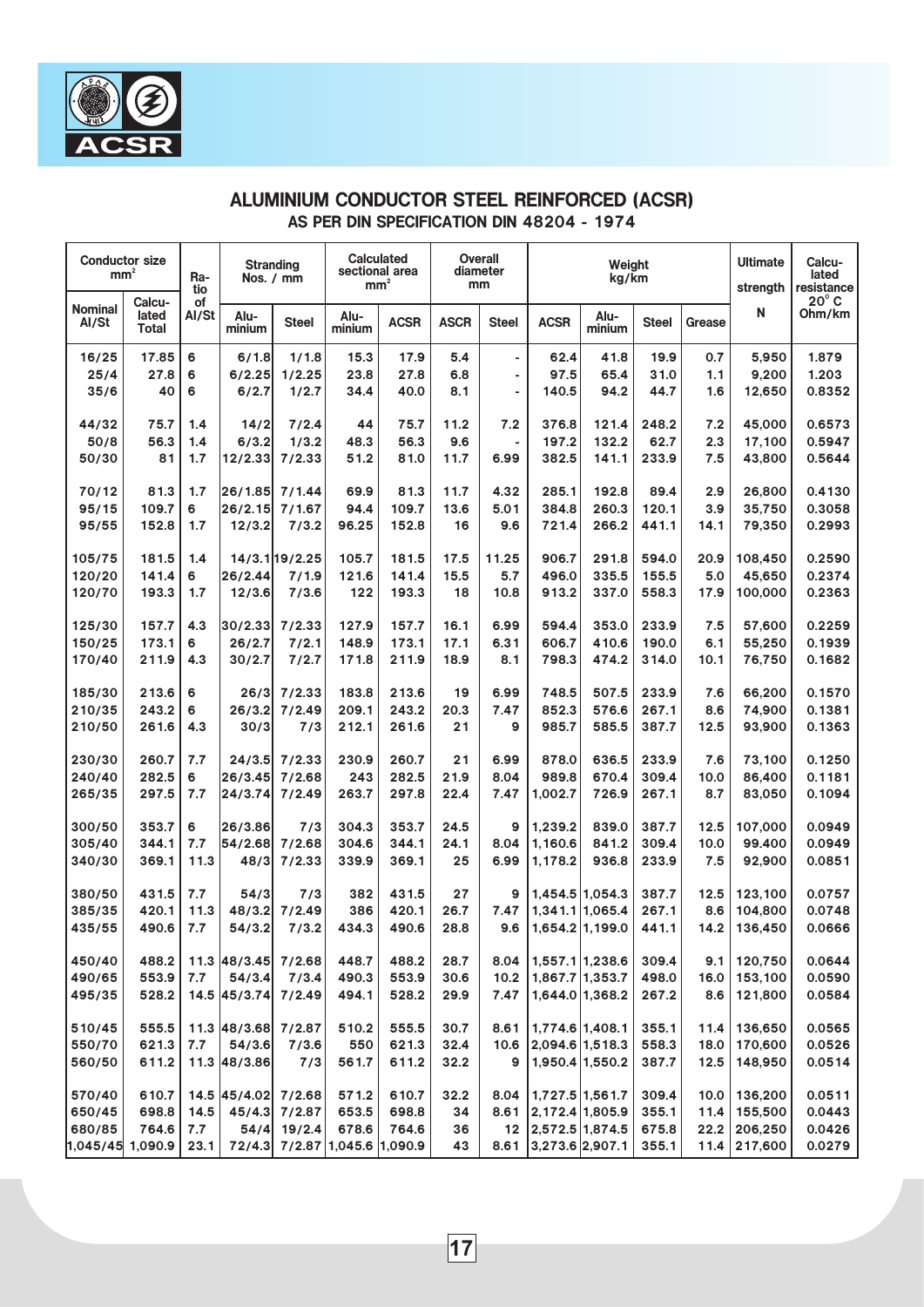

|                 | Design                   |                                                        | Area            |                 |         |                  | Numb. and diam. of wires |              | Calc.        |                              | Weight       |              | <b>Break-</b> | *DC                              |
|-----------------|--------------------------|--------------------------------------------------------|-----------------|-----------------|---------|------------------|--------------------------|--------------|--------------|------------------------------|--------------|--------------|---------------|----------------------------------|
| code            | (nomi.                   | Alu-                                                   | <b>Steel</b>    | <b>Total</b>    |         | <b>Aluminium</b> |                          | <b>Steel</b> | Over-<br>all | Alu-                         | <b>Steel</b> | <b>Total</b> | ing<br>load   | resistance <br>at $20^{\circ}$ C |
| name            | area)<br>mm <sup>-</sup> | minium<br>mm <sup>2</sup>                              | mm <sup>2</sup> | mm <sup>2</sup> | Numb.   | mm               | Numb.                    | mm           | diam.<br>mm  | minium<br>kg/km              | kg/km        | kg/km        | kN            | Ohm/km                           |
| <b>Swallow</b>  | 31                       | 26.69                                                  | 4.45            | 31.14           | 6       | 2.38             | 1                        | 2.38         | 7.1          | 73                           | 35           | 108          | 10.0          | 1.07                             |
| Robin           | 49                       | 42.41                                                  | 7.07            | 49.48           | 6       | 3.00             | 1                        | 3.00         | 9.0          | 116                          | 55           | 171          | 15.6          | 0.675                            |
| Raven           | 62                       | 53.52                                                  | 8.92            | 62.44           | 6       | 3.37             | 1                        | 3.37         | 10.1         | 146                          | 70           | 216          | 19.0          | 0.535                            |
| Pigeon          | 99                       | 85.12                                                  | 14.19           | 99.31           | 6       | 4.25             | 1                        | 4.25         | 12.8         | 232                          | 111          | 343          | 29.8          | 0.336                            |
| Partridge       | 157                      | 134.9                                                  | 22.0            | 156.9           | 26      | 2.57             | 7                        | 2.00         | 16.3         | 372                          | 173          | 545          | 50.2          | 0.214                            |
| <b>Ibis</b>     | 234                      | 201.3                                                  | 32.7            | 234.0           | 26      | 3.14             | 7                        | 2.44         | 19.9         | 555                          | 257          | 812          | 72.9          | 0.143                            |
| <b>Dove</b>     | 329                      | 282.6                                                  | 45.9            | 328.5           | 26      | 3.72             | 7                        | 2.89         | 23.6         | 780                          | 360          | 1140         | 99.7          | 0.102                            |
| Condor          | 454                      | 402.3                                                  | 52.2            | 454.5           | 54      | 3:08             | 7                        | 3.08         | 27.7         | 1113                         | 409          | 1522         | 129           | 0.0720                           |
| Curlew          | 593/68                   | 525.5                                                  | 68.1            | 593.6           | 54      | 3.52             | 7                        | 3.52         | 31.7         | 1455                         | 535          | 1990         | 165           | 0.0551                           |
| <b>Skata</b>    | 774/89                   | 685.4                                                  | 88.8            | 774.2           | 54      | 4.02             | 7                        | 4.02         | 36.2         | 1895                         | 697          | 2592         | 212           | 0.0422                           |
| <b>Falcon</b>   | 910/102                  | 806.2                                                  | 102.4           | 908.6           | 54      | 4.36             | 19                       | 2.62         | 39.3         | 2230                         | 810          | 3040         | 251           | 0.0361                           |
| <b>Morkulla</b> | 593/29                   | 562.7                                                  | 29.1            | 591.8           | 42      | 4.13             | 7                        | 2.30         | 31.7         | 1554                         | 228          | 1782         | 128           | 0.0514                           |
| Ripa            | 774/38                   | 734.7                                                  | 37.7            | 772.6           | 42      | 4.72             | 7                        | 2.62         | 36.2         | 2030                         | 294          | 2324         | 162           | 0.0393                           |
| Orre            | 910/44                   | 864.7                                                  | 44.3            | 909.0           | 42      | 5.12             | 7                        | 2.84         | 39.2         | 2338                         | 348          | 2736         | 191           | 0.0334                           |
| <b>Dotterel</b> | 142                      | 89.4                                                   | 52.2            | 141.6           | 12      | 3.08             | 7                        | 3.08         | 15.4         | 247                          | 409          | 655          | 73.2          | 0.322                            |
| Oden            | 185                      | 116.8                                                  | 68.1            | 184.9           | $12 \,$ | 3.52             | 7                        | 3.52         | 17.6         | 320                          | 535          | 855          | 94.9          | 0.247                            |
| Atle            | 241                      | 152.3                                                  | 88.8            | 241.1           | 12      | 4.02             | $\overline{7}$           | 4.02         | 20.1         | 418                          | 697          | 1115         | 123           | 0.189                            |
| Ymer            | 319                      | 251.0                                                  | 68.1            | 319.1           | 32      | 3.16             | 7                        | 3.52         | 23.2         | 693                          | 535          | 1228         | 119           | 0.115                            |
|                 |                          | *Based on resistivity - 28.264 Ohm mm <sup>2</sup> /km |                 |                 |         |                  |                          |              |              | Conductivity 61.00% I.A.C.S. |              |              |               |                                  |

#### ALUMINIUM CONDUCTORS, STEEL-REINFORCED (ACSR) AS PER SWEDISH SPECIFICATION - SS 424 08 07 - 1978

ALUMINIUM CONDUCTORS, STEEL REINFORCED (ACSR) AS PER FRENCH SPECIFICATION - NF C 34-120 - 1976

|                                      | Area                      |                 |                 | <b>Aluminium</b> |               | <b>Steel</b>   |               | Over-       | Weight          |              |              | <b>Break-</b> | *DC                             |
|--------------------------------------|---------------------------|-----------------|-----------------|------------------|---------------|----------------|---------------|-------------|-----------------|--------------|--------------|---------------|---------------------------------|
| <b>Designation</b><br>(nominal area) | Alu-                      | <b>Steel</b>    | <b>Total</b>    | Numb.            | Diam.         | Numb.          | Diam.         | all         | Alu-            | <b>Steel</b> | <b>Total</b> | ing<br>load   | resistance<br>at $20^{\circ}$ C |
| mm <sup>2</sup>                      | minium<br>mm <sup>2</sup> | mm <sup>2</sup> | mm <sup>2</sup> | οf<br>wires      | of wire<br>mm | οf<br>wires    | of wire<br>mm | diam.<br>mm | minium<br>kg/km | kg/km        | kg/km        | kN            | Ohm/km                          |
| <b>CANNA 37.7</b>                    | 28.27                     | 9.42            | 37.69           | 9                | 2.0           | 3              | 2.0           | 8.3         | 78              | 77           | 155          | 15.4          | 1.02                            |
| <b>CANNA 59.7</b>                    | 37.70                     | 21.99           | 59.69           | 12               | 2.0           | $\overline{7}$ | 2.0           | 10          | 104             | 172          | 276          | 30.5          | 1.765                           |
| <b>CANNA 75.5</b>                    | 47.71                     | 27.83           | 75.54           | 12               | 2.25          | $\overline{7}$ | 2.25          | 11.25       | 130             | 218          | 348          | 38.4          | 0.605                           |
| <b>CANNA 116.2</b>                   | 94.25                     | 21.99           | 116.24          | 30               | 2.0           | $\overline{7}$ | 2.0           | 14          | 260             | 172          | 432          | 41.5          | 0.306                           |
| <b>CROCUS 116.2</b>                  | 94.25                     | 21.99           | 116.24          | 30               | 2.0           | $\overline{7}$ | 2.0           | 14          | 260             | 172          | 432          | 47.4          | 0.306                           |
| <b>CANNA 147.1</b>                   | 119.28                    | 27.83           | 147.11          | 30               | 2.25          | $\overline{7}$ | 2.25          | 15.75       | 329             | 218          | 547          | 52.0          | 0.243                           |
| <b>CROCUS 147.1</b>                  | 119.28                    | 27.83           | 147.11          | 30               | 2.25          | $\overline{7}$ | 2.25          | 15.75       | 329             | 218          | 547          | 59.5          | 0.243                           |
| <b>CANNA 181.6</b>                   | 147.26                    | 34.36           | 181.62          | 30               | 2.5           | 7              | 2.5           | 17.5        | 407             | 268          | 675          | 62.6          | 0.197                           |
| <b>CROCUS 181.6</b>                  | 147.26                    | 34.36           | 181.62          | 30               | 2.5           | 7              | 2.5           | 17.5        | 407             | 268          | 675          | 72.9          | 0.197                           |
| <b>CANNA 228</b>                     | 184.72                    | 43.1            | 227.82          | 30               | 2.8           | $\overline{7}$ | 2.8           | 19.6        | 510             | 338          | 848          | 77.1          | 0.157                           |
| <b>CROCUS 228</b>                    | 184.72                    | 43.1            | 227.82          | 30               | 2.8           | $\overline{7}$ | 2.8           | 19.6        | 510             | 338          | 848          | 90.0          | 0.157                           |
| <b>CANNA 288</b>                     | 233.80                    | 54.55           | 288.35          | 30               | 3.15          | 7              | 3.15          | 22.05       | 646             | 428          | 1074         | 96.0          | 0.1225                          |
| <b>CROCUS 288</b>                    | 233.80                    | 54.55           | 288.35          | 30               | 3.15          | 7              | 3.15          | 22.05       | 646             | 428          | 1074         | 113.2         | 0.1225                          |
| <b>CROCUS 297</b>                    | 221.67                    | 75.54           | 297.21          | 36               | 2.8           | 19             | 2.25          | 22.45       | 615             | 603          | 1218         | 139.5         | 0.1305                          |
| <b>CROCUS 412</b>                    | 325.72                    | 85.95           | 411.67          | 32               | 3.6           | 19             | 2.4           | 26.4        | 910             | 683          | 1593         | 169.6         | 0.0898                          |
| CROCUS 612                           | 506.97                    | 104.79          | 611.76          | 42               | 2.61          | 19             | 2.65          | 32.2        | 1406            | 835          | 2241         | 169.6         | 0.0566                          |
|                                      |                           |                 |                 | 20               | 4.24          |                |               |             |                 |              |              |               |                                 |
| <b>CROCUS 865</b>                    | 717.33                    | 148.06          | 865.39          | 66               | 3.72          | 19             | 3.15          | 38.1        | 1955            | 1179         | 3174         | 318.9         | 0.0405                          |
| CROCUS 1185                          | 956.6                     | 227.82          | 1184.48         | 54               | 2.8           | 37             | 2.8           | 44.7        | 2654            | 1824         | 4478         | 469.4         | 0.0303                          |
|                                      |                           |                 |                 | 66               | 3.47          |                |               |             |                 |              |              |               |                                 |

\*Based on resistivity - 28.264 Ohm mm<sup>2</sup>/km | Conductivity 61.00% I.A.C.S.